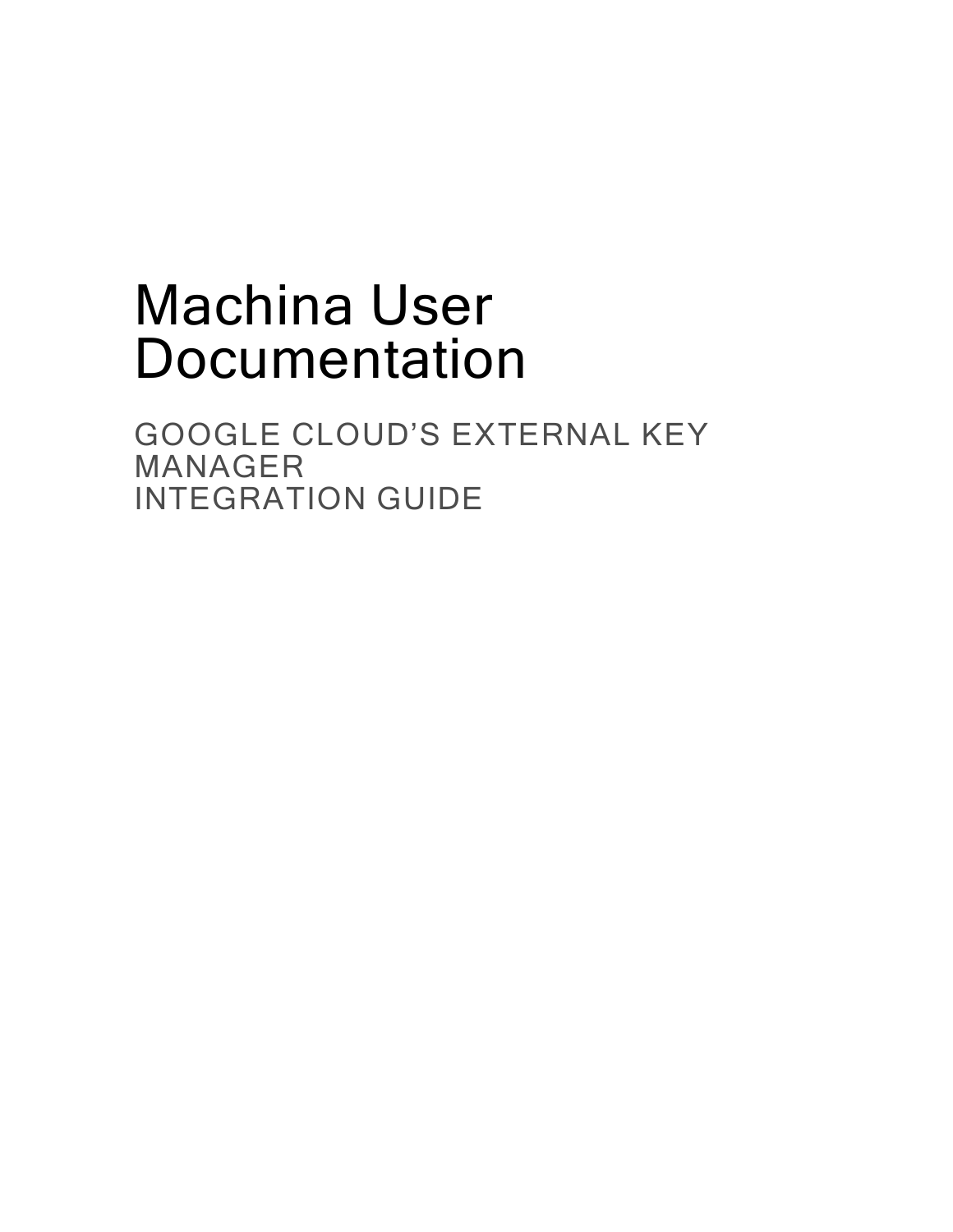If you have comments about this documentation, submit your feedback to:

Documentation@ionicsecurity.com

Copy right © 2020 Ionic Security Inc. All rights reserved.

Ionic Security, the Ionic Security logo, and Ionic Platform are trademarks or registered trademarks of Ionic Security or its affiliates in the U.S. and other countries. Other names may be trademarks of their respective owners.

The product described in this document is distributed under licenses restricting its use, copying, distribution, and decompilation/reverse engineering. No part of this document may be reproduced in any form by any means without prior written authorization of Ionic Security and its licensors, if any.

The documentation is provided "as is" and all express or implied conditions, representations and warranties, including any implied warranty of merchantability, fitness for a particular purpose or non-infringement, are disclaimed, except to the extent that such dis claimers are held to be legally invalid. Ionic Security shall not be liable for incidental or consequential damages in connection with the furnishings, performance, or use of this documentation. The information contained in this documentation is subject to change without notice.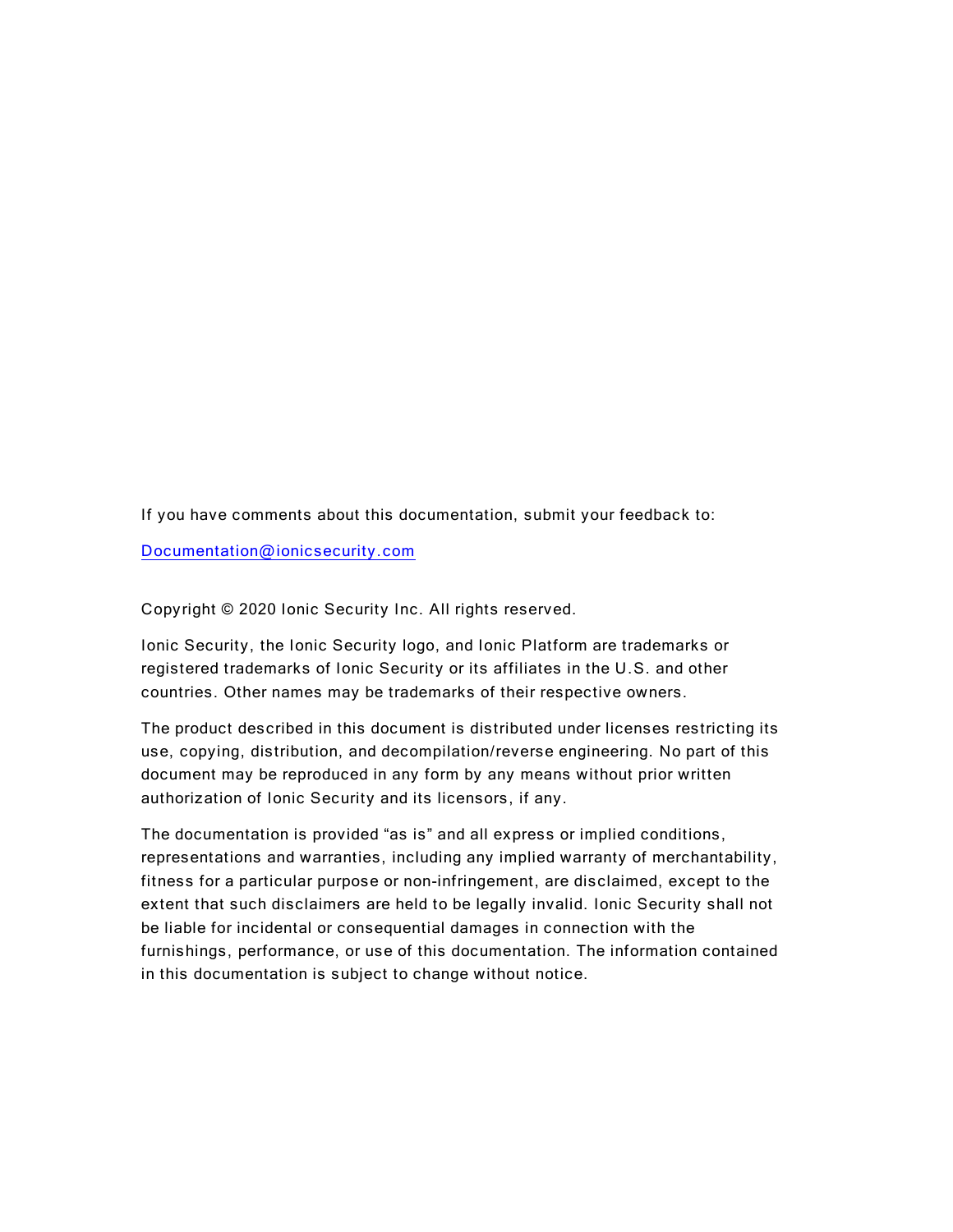## TABLE OF CONTENTS

| 3: INTEGRATING GOOGLE CLOUD'S EKM WITH MACHINA  9                   |     |
|---------------------------------------------------------------------|-----|
| Step 1: Create or identify Google Cloud account and lonic tenant  9 |     |
| Step 2: Enable Google Key Management Service (KMS) API  10          |     |
| Step 3: Locate the Google Cloud Project Number  11                  |     |
|                                                                     |     |
|                                                                     |     |
|                                                                     |     |
|                                                                     |     |
|                                                                     |     |
|                                                                     |     |
| Step 5: Complete device registration and key creation 18            |     |
|                                                                     |     |
|                                                                     |     |
|                                                                     |     |
| Step 7: Map Google External KMS key to Machina URI  22              |     |
| Step 8: Associate an External Machina Key to a new Google Compute   | .24 |
| 4: USING ATTRIBUTE-BASED ACCESS CONTROLS  25                        |     |
| Step 1: Create Machina keys for each Google Cloud EKM key 25        |     |
| Step 2: Map Google External KMS key to Machina URI  28              |     |
| Step 3: Associate the Google CryptoKey to a BigQuery Table 29       |     |
| 5: CREATING AN ATTRIBUTE-BASED EKM SERVICE USER                     | 33  |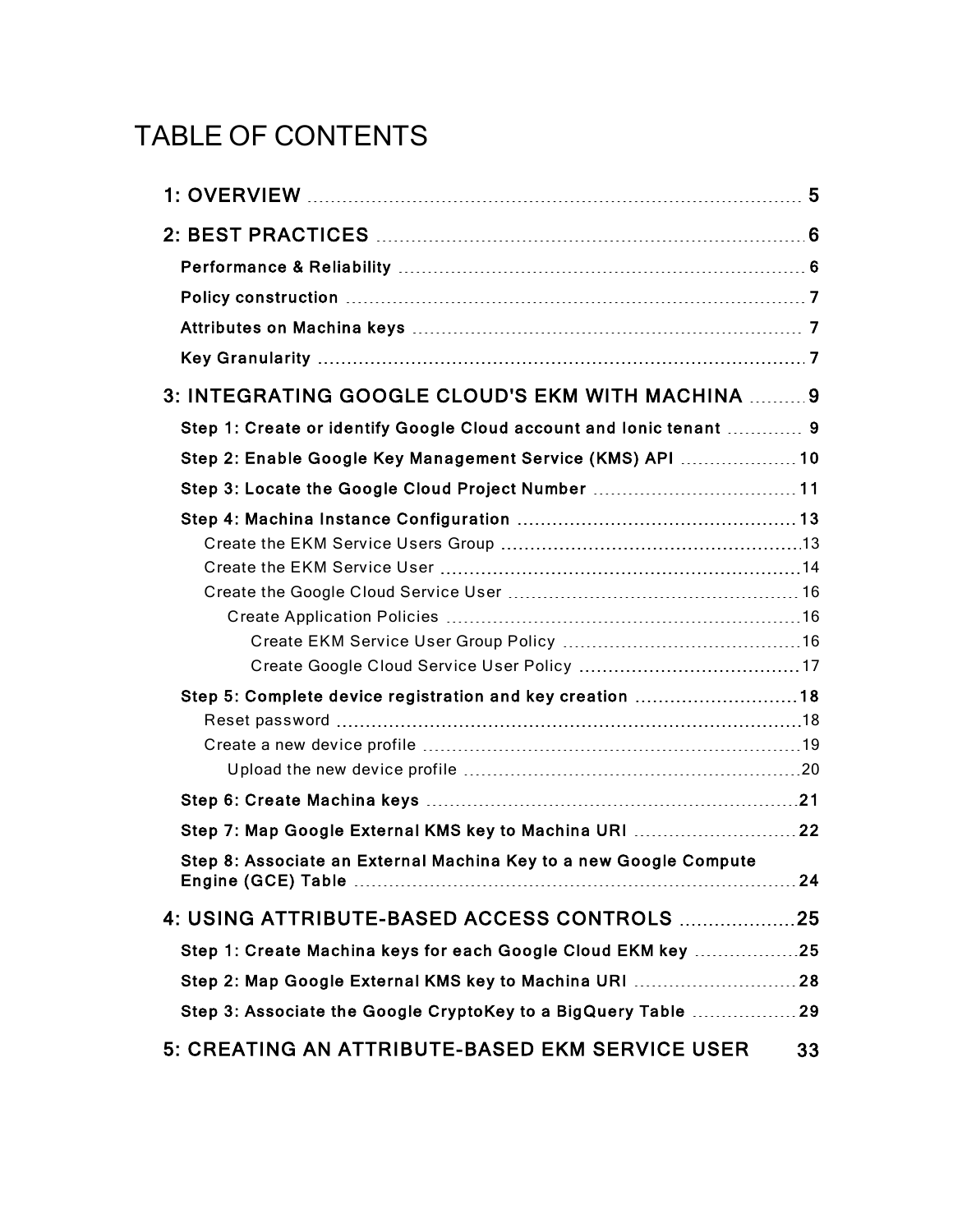[POLICY](#page-32-0)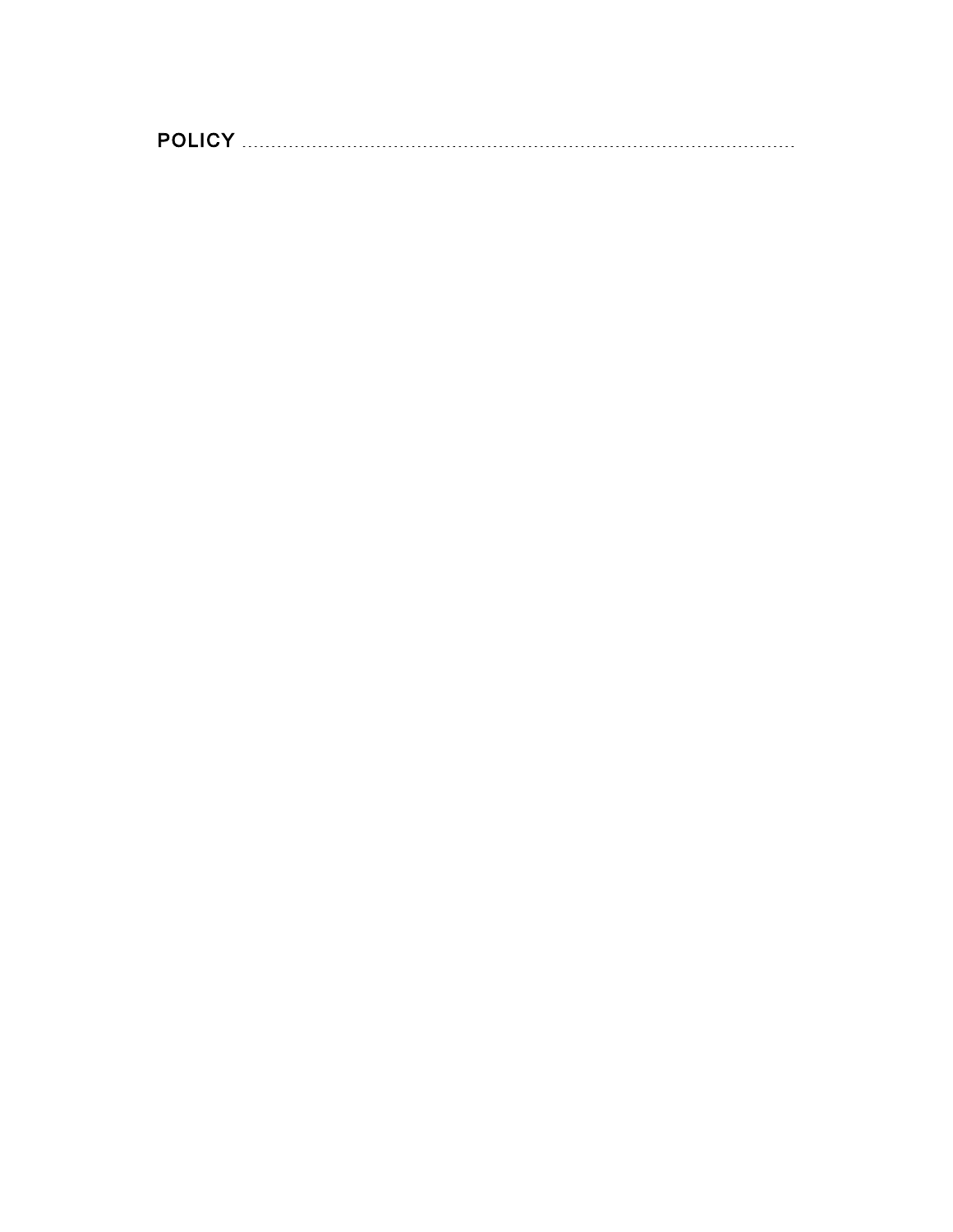## <span id="page-4-0"></span>1: OVERVIEW

Machina gives you the ability to enforce powerful data access policy with just a few lines of code, providing a consistent, seamless way to assure the ongoing security of data underlying your applications.

This document provides instructions for using Machina data protection keys and policy controls inside Google Cloud Platform via the Cloud External Key Manager (Cloud EKM) integration.

### **Topics**

| 5: Creating an attribute-based EKM service user policy 33 |  |
|-----------------------------------------------------------|--|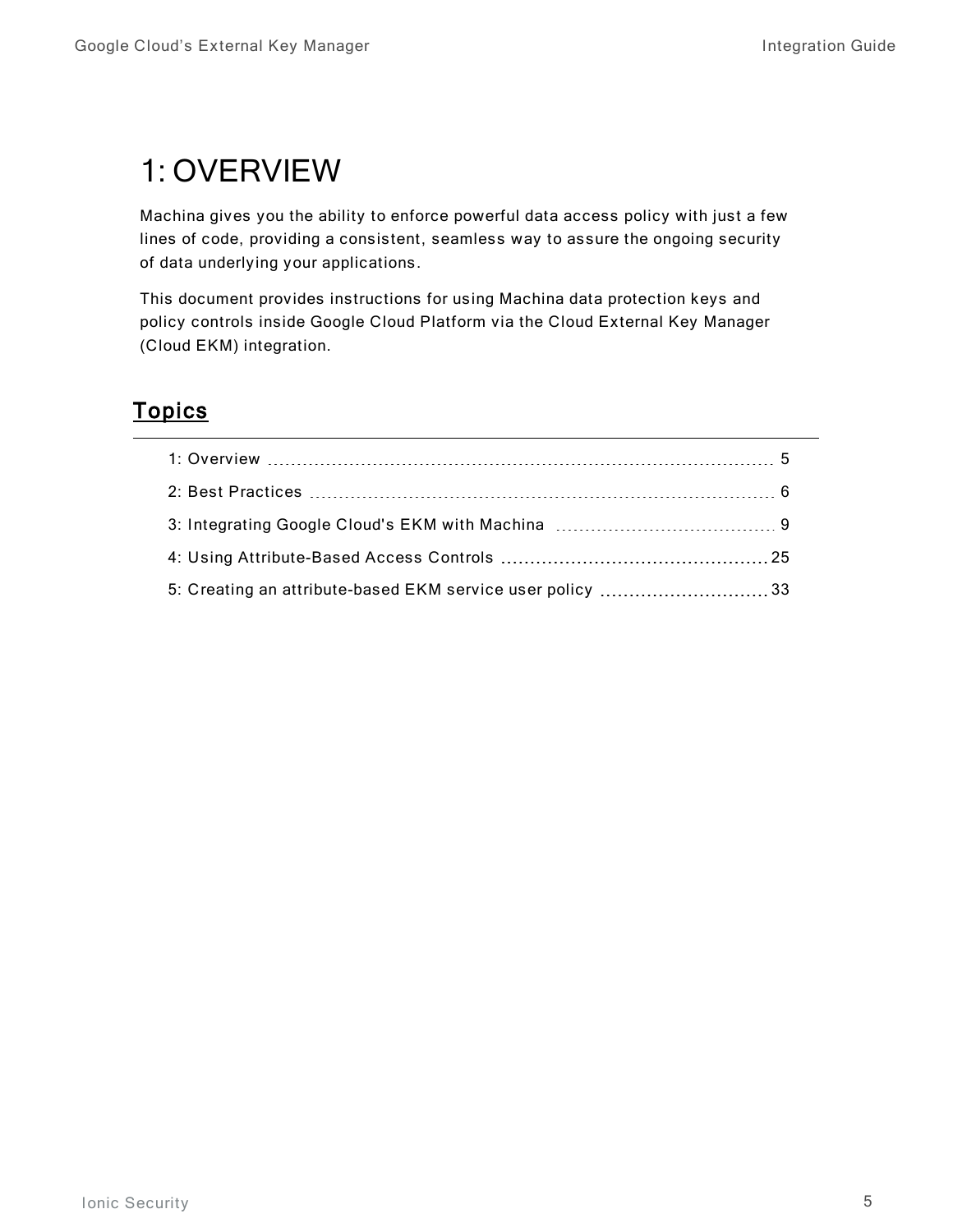## <span id="page-5-0"></span>2: BEST PRACTICES

Machina gives you the ability to enforce powerful data access policy with just a few lines of code, providing a consistent, seamless way to assure the ongoing security of data underlying your applications. This guide will provide best practice advice for using Machina data protection keys and policy controls inside GCP (Google Cloud Platform) via the EKM (external key management) integration.

### **Topics**

### <span id="page-5-1"></span>Performance & Reliability

Currently, the Machina integration offers a 99.99% resiliency. Successful requests rely on the resilience of the connector, the web service, and the key service. The services are fully managed by Ionic and do not require any configuration by customers beyond the steps mentioned in the "Machina Documentation- Ionic Machina / Google External Key Manager: Deployment Guide. "

- The connector portion of the integration is a stateless web service with multiple service replicas running behind a highly available load balancer in the GCP uswest1 region.
- Machina runs on managed cloud infrastructure with independent application layer replicas and clustered databases, all deployed across multiple regions and cloud providers. Machina is designed to handle the loss of an entire region or cloud provider and remain operational. Region and datacenter level problems are mitigated by steering traffic via the DNS record for api.ionic.com, which has a TTL of 120 ms.
- The key service tier runs separately from the web tier. Like the web tier, this tier is configured with independent application layer replicas and clustered databases. Although Ionic -managed key servers are currently limited to a single region; they utilize multiple availability zones.

While other components of Machina are multi-region and redundant, our Google External Key Manager integration is deployed to the us -west1 region only. Please use this integration with GCP Projects and KMS keys in the us-west1 region and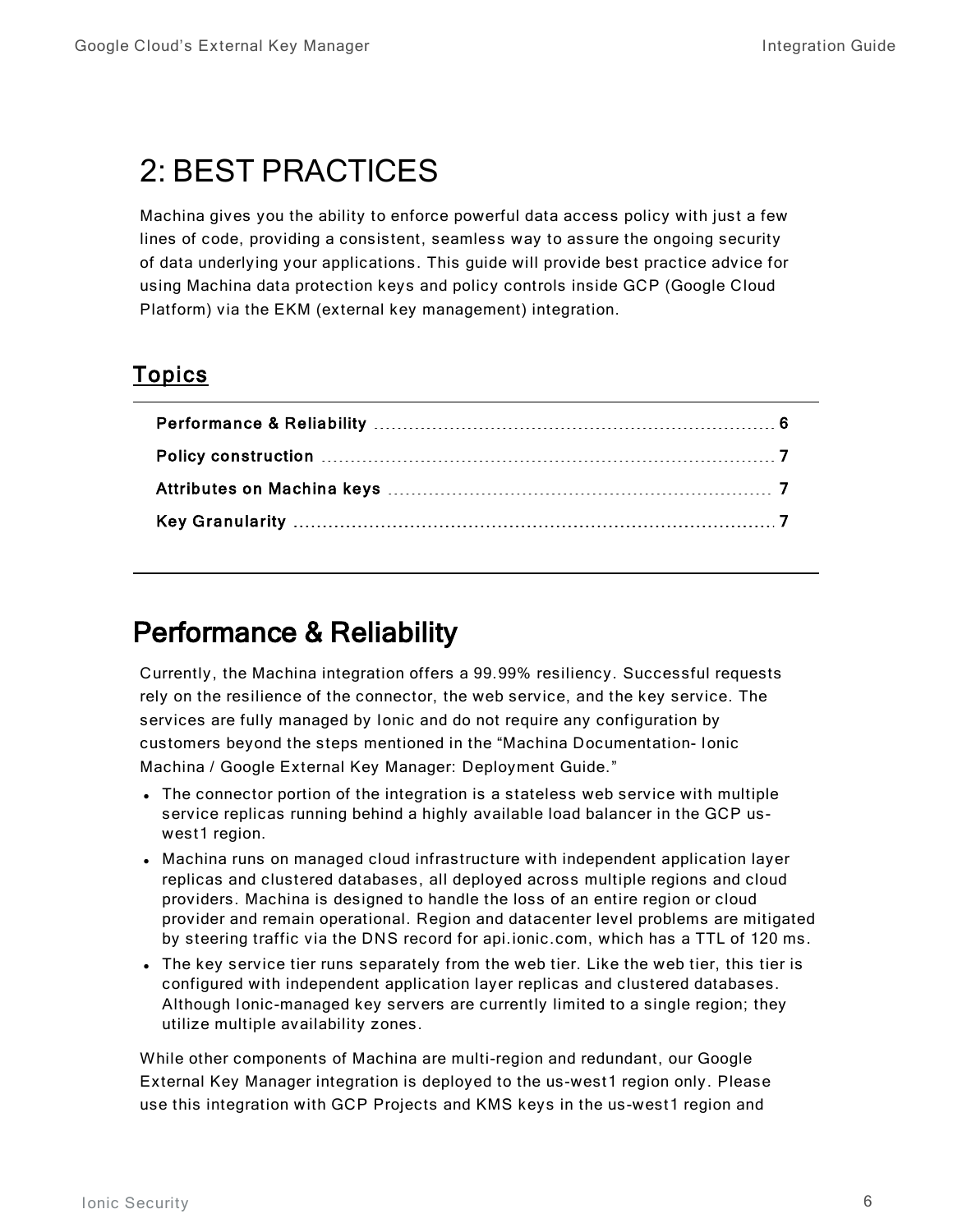avoid using Machina-backed External Key Manager keys with multi-region services until additional regions are supported. If this poses problems for your use case, please reach out to Ionic support to let us know.

For additional data regarding the most up to date GCP KMS locations, please refer to https://cloud.google.com/kms/doc s/locations. Note that this information is subject to change so please review periodically.

### <span id="page-6-0"></span>Policy construction

The instructions in the "Machina User Documentation - Ionic Security / Google External Key Manager Deployment Guide" provides you with a starting set of policies for controlling access to the keys used to protect resources in GCP projects.

Additional policies can be authored to restrict access to certain keys, e.g. based on time of day, or to prevent access to a key after a given date. You can author these policies and scope them to individual keys, but we recommend instead authoring policies that control data use based on key attributes, adding these attributes to Machina keys as they are created.

### <span id="page-6-1"></span>Attributes on Machina keys

In this integration, each Machina key is mapped to a single GCP KMS CKV. To ease management, we recommend adding a common set of attributes to all Machina keys which will be used for CKVs of the same CK.

Additional attributes can be added to the individual Machina keys mapped to each CKV to allow different versions of a key to be managed differently via Ionic Machina policy.

### <span id="page-6-2"></span>Key Granularity

Machina data key attributes make it simple to enforce different access controls for data protected with different keys. If your needs require more granular and varied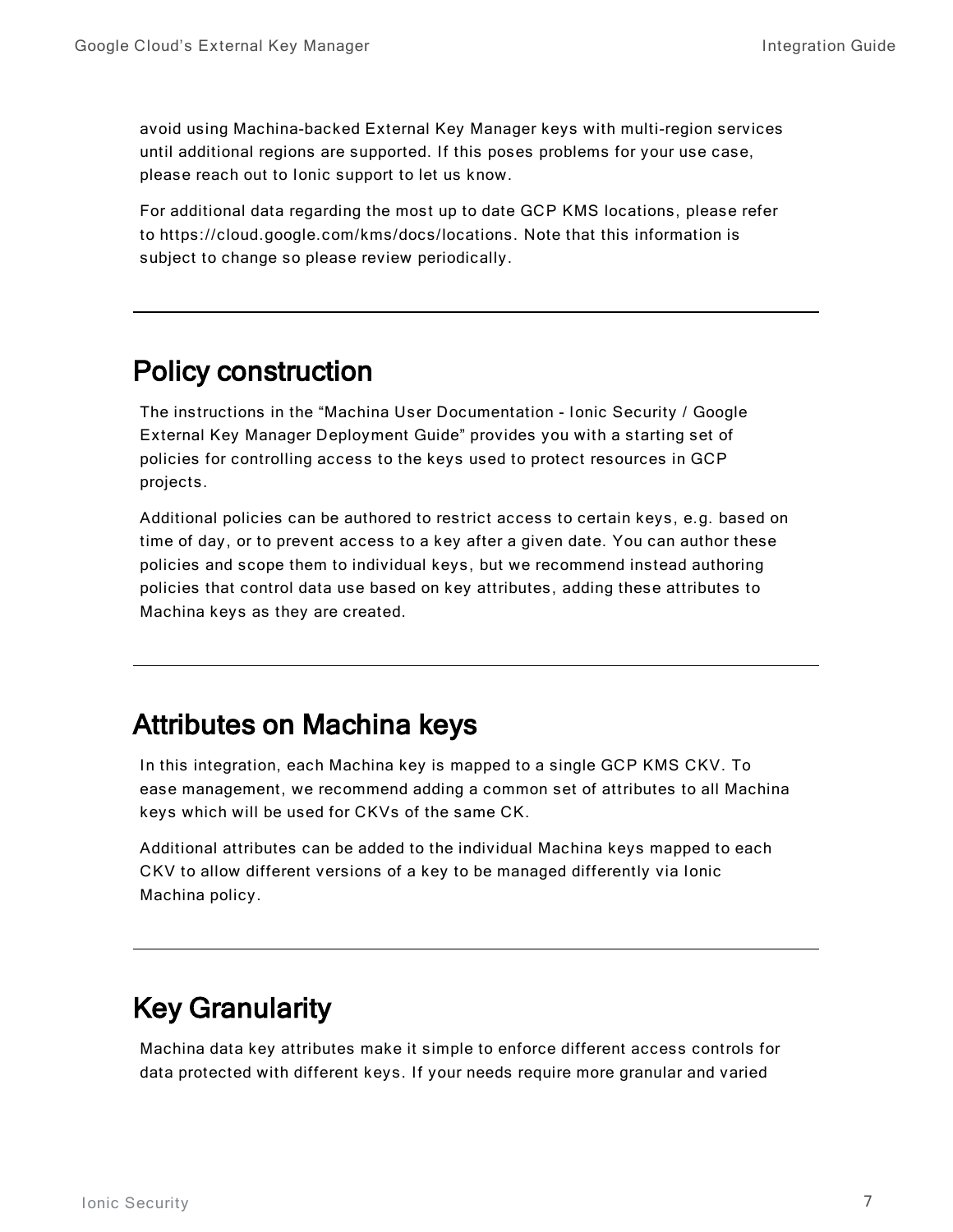controls, we recommend creating more GCP KMS CKVs mapped to different Machina keys.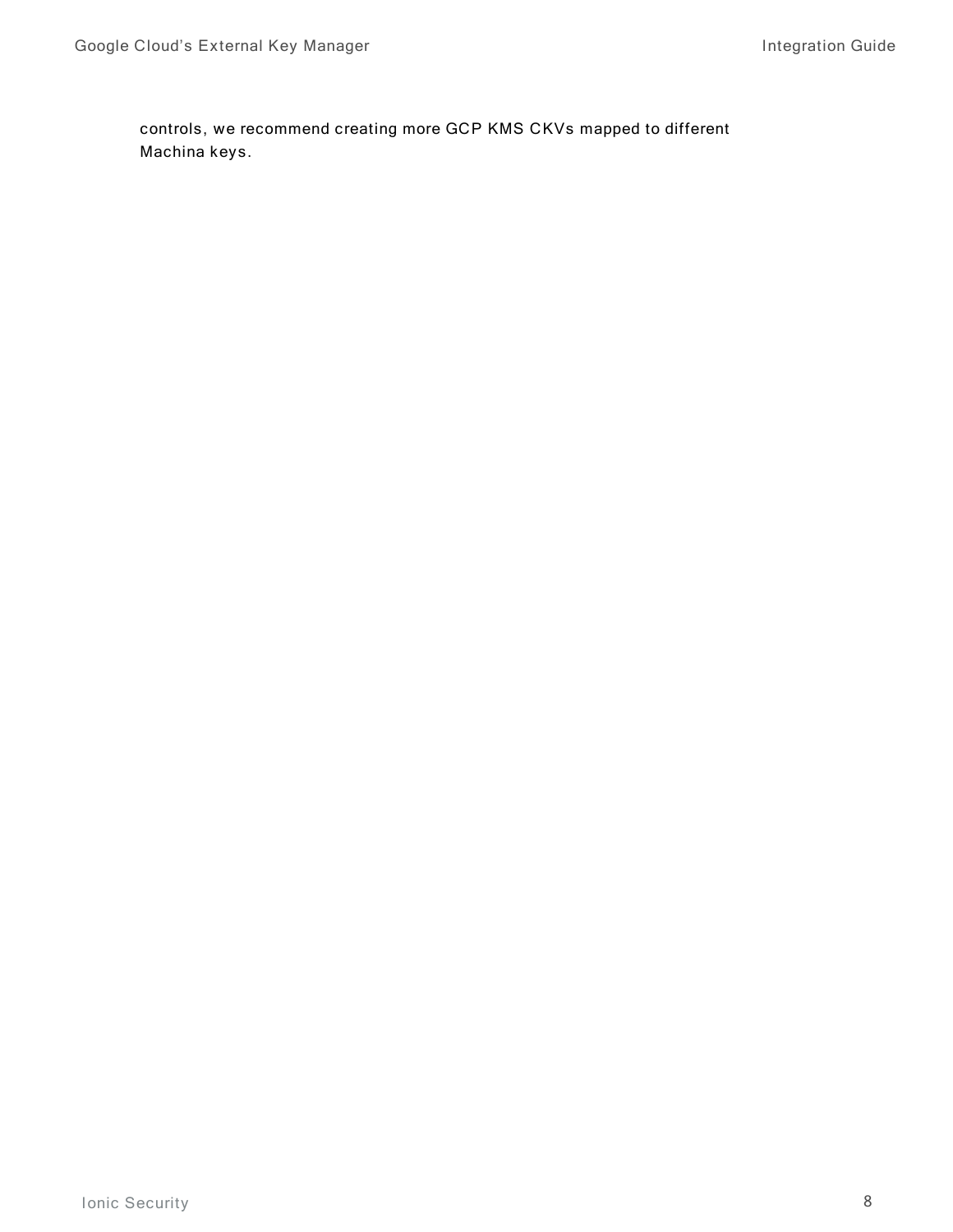## <span id="page-8-0"></span>3: INTEGRATING GOOGLE CLOUD'S EKM WITH MACHINA

#### **Prerequisites**

To configure External Key Manager keys, you need the following:

- An existing or new Google Cloud project. To create a new Google Cloud account and project, visit: [https://cloud.google.com/Google](https://cloud.google.com/gcp/) Cloud/
- A Machina account. To create a new account, visit https://ionic.com/start-forfree/, or reach out to Ionic Customer Success team via our contact form at: https://support.ionic.com/hc/en-us/requests/new. Additionally, if you need specific Enterprise sales agreements you can reach out to [Sales@IonicSecurity.com](mailto:Sales@IonicSecurity.com) for assistance.

#### Steps

| Step 1: Create or identify Google Cloud account and lonic tenant  9 |  |
|---------------------------------------------------------------------|--|
| Step 2: Enable Google Key Management Service (KMS) API  10          |  |
| Step 3: Locate the Google Cloud Project Number  11                  |  |
|                                                                     |  |
| Step 5: Complete device registration and key creation 18            |  |
|                                                                     |  |
| Step 7: Map Google External KMS key to Machina URI  22              |  |
| Step 8: Associate an External Machina Key to a new Google Compute   |  |

### <span id="page-8-1"></span>Step 1: Create or identify Google Cloud account and Ionic tenant

You can configure Cloud EKM keys for multiple Google Cloud projects using a single Machina instance. You are not required to create a new Machina instance for each Google Cloud project.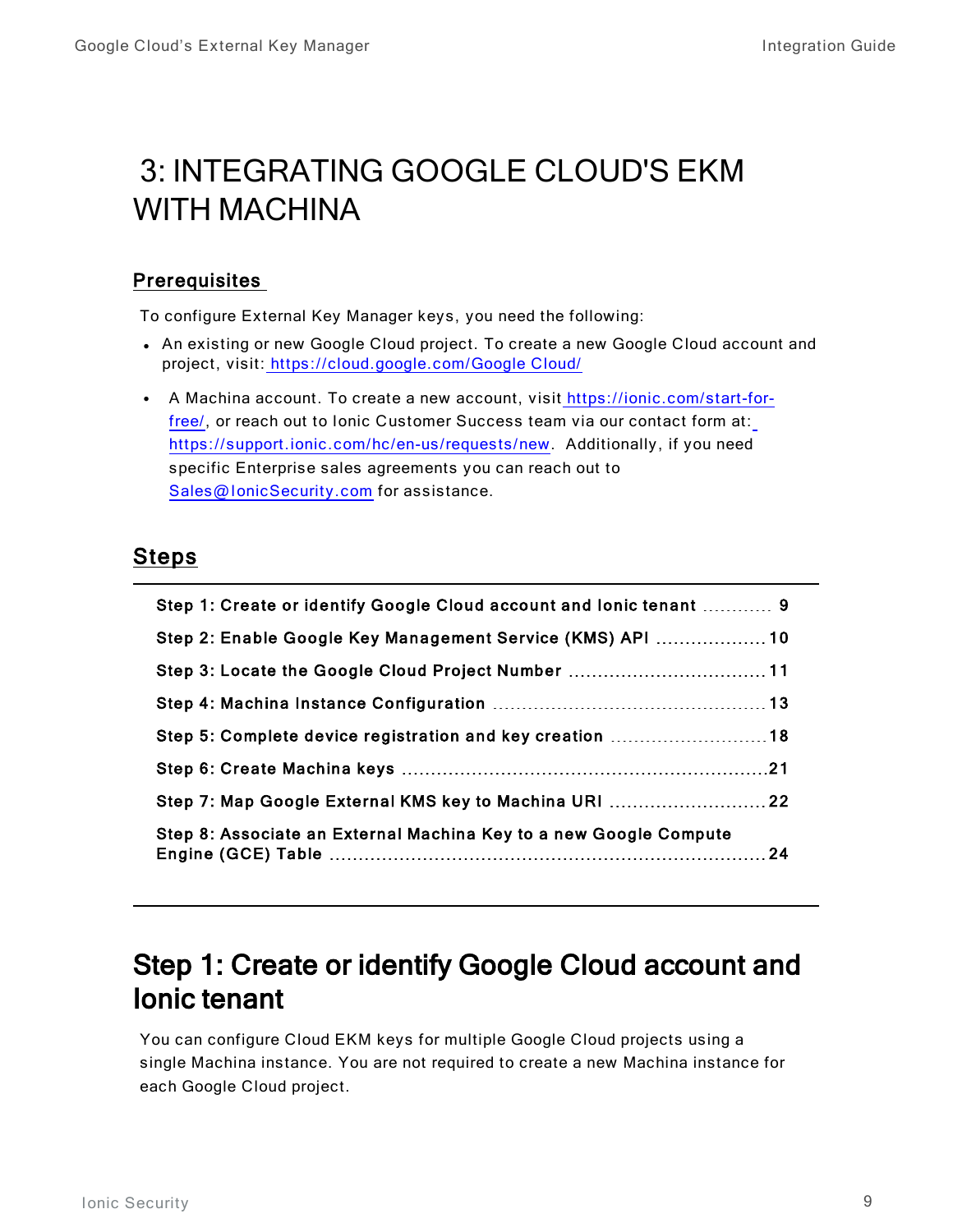Google Cloud services integrating with External Key Manager include [BigQuery](https://cloud.google.com/bigquery/docs/customer-managed-encryption) (BQ) and Google Compute Engine ([GCE\)](https://cloud.google.com/compute/docs/disks/customer-supplied-encryption), so you will need to use those services to exercise External Key Manager capabilities. We require launching any services integrating with External Key Manager in the us -west1 region. If you need other regions enabled please contact an Ionic Sales Representative (Sales@IonicSecurity.com).

### <span id="page-9-0"></span>Step 2: Enable Google Key Management Service (KMS) API

To take advantage of the Machina External Key Management integration with the Google Cloud Platform, first enable the Google EKM API.

- 1. Log into Google Cloud Project.
- 2. Navigate to the Google Cloud Key Management Service API page. You can do this via a simple search of KMS in the GCP search.

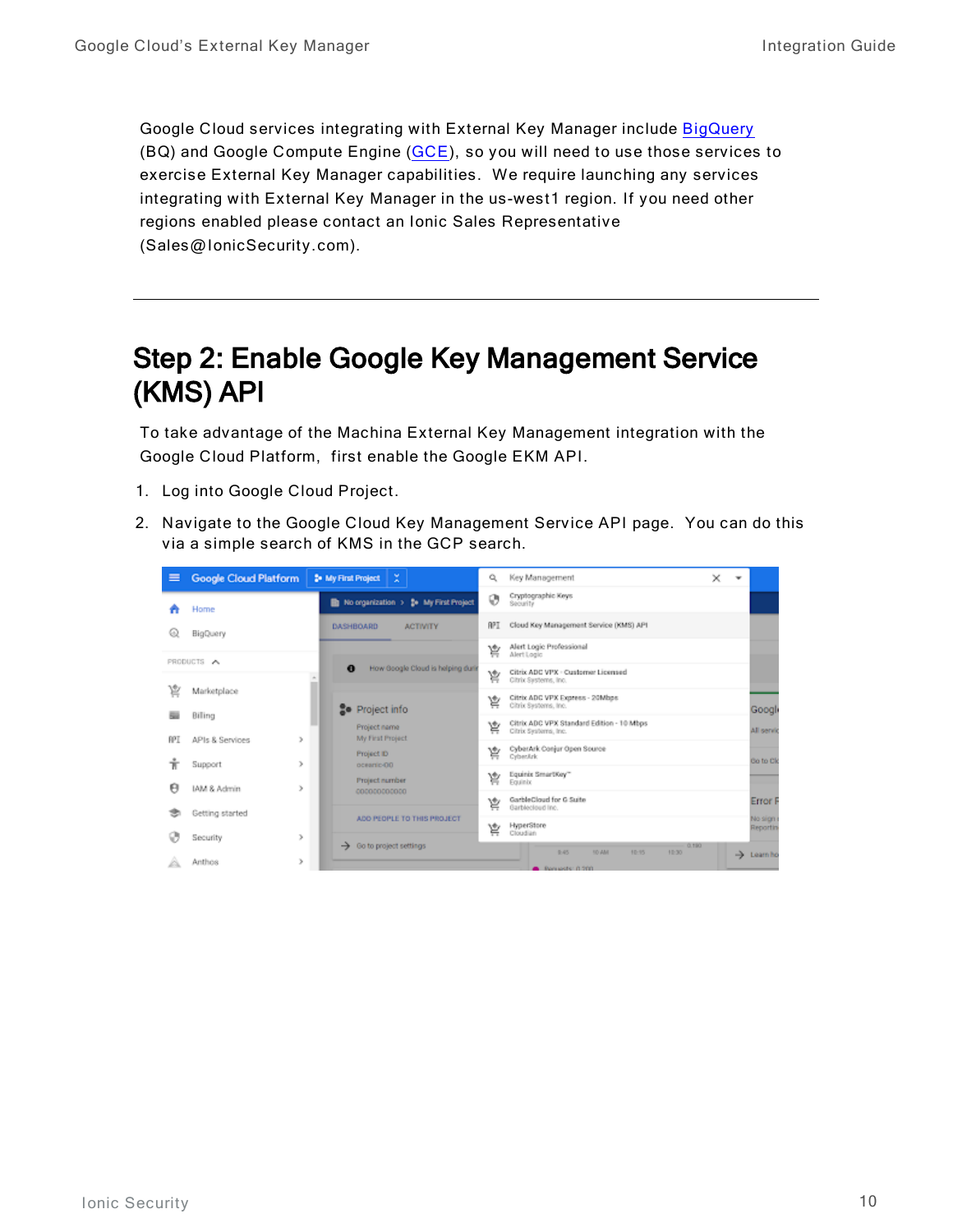3. Select Enable Cloud Key management Service (KMS) API



For more information on Google KMS, please visit: [https://cloud.google.com/kms](https://cloud.google.com/kms/)/

### <span id="page-10-0"></span>Step 3: Locate the Google Cloud Project Number

Once the Google KMS API is enabled in the Google Cloud project, capture the Google Project Number. This will be required to integrate Ionic Machina and Google KMS. Behind the scenes, a Google service account is automatically generated. This service account will follow this format:

"service-[PROJECT-NUMBER]@gcp-sa-ekms.iam.gserviceac count.com"

Note that [PROJECT-NUMBER] is the project number for your Google Cloud project, which can be found in the Google Cloud Web Console on the "Home" tab under the "Project Info" section.

You will need the full Google Service Account information shortly in order to complete the integration with Ionic Machina.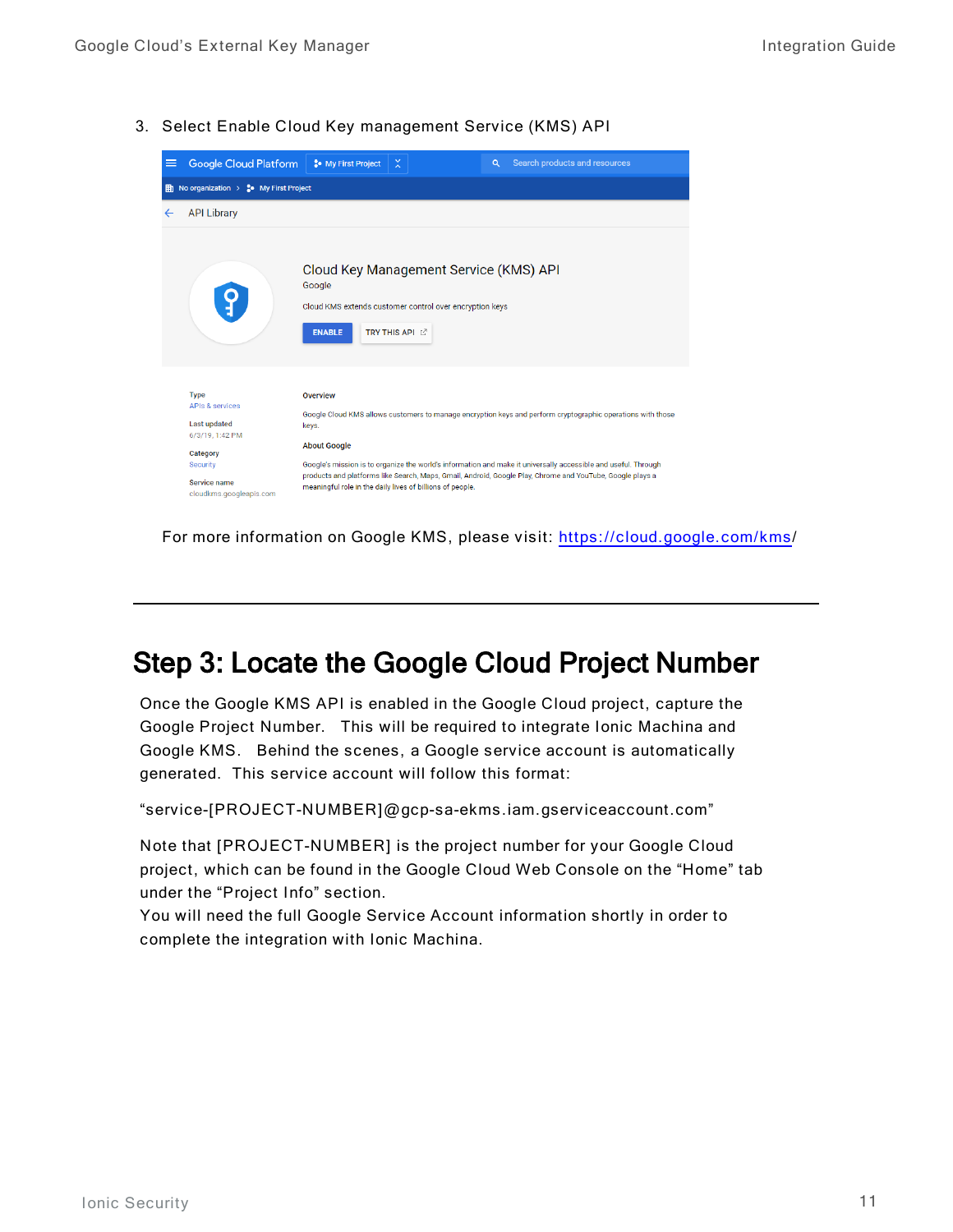

| $\equiv$         | Google Cloud Platform : Google EKM demo v |   |   |
|------------------|-------------------------------------------|---|---|
| <b>DASHBOARD</b> | <b>ACTIVITY</b>                           |   |   |
|                  |                                           |   |   |
|                  | <b>2</b> Project info                     | ፧ | 痼 |
|                  | Project name<br>Google EKM demo           |   |   |
|                  | Project ID<br>ordinal-000000              |   |   |
|                  | Project number<br>000000000000            |   |   |
|                  | <b>ADD PEOPLE TO THIS PROJECT</b>         |   |   |
| $\rightarrow$    | Go to project settings                    |   |   |

Note: You will need the Google Service Account information for Section 5-1

Warning: The Google Service Account being used in this integration must follow the format as outlined above and references a hidden Service Account. There are additional Service Ac counts that can be found in the IAM section of GCP. Do not use any service accounts located there in this exercise.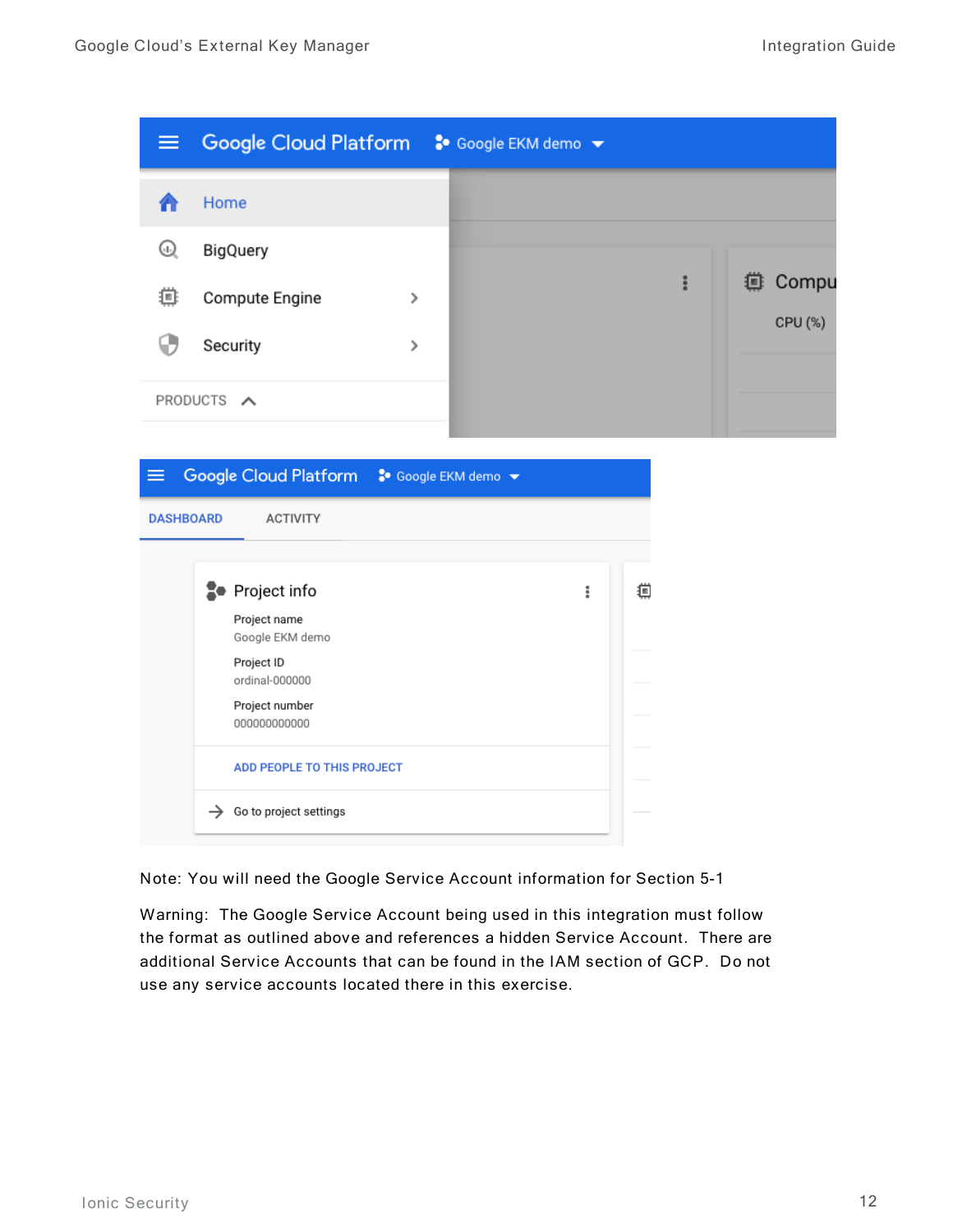### <span id="page-12-0"></span>Step 4: Machina Instance Configuration

As mentioned earlier, a Machina instance is required to manage external policy controls over your Google Keys. Below are example Machina configurations regarding Users, Groups and Policies that will enable you to get started with the [Machina](https://support.ionic.com/hc/en-us/categories/360002018954-User-and-System-Documentation) Google EKM integration. Refer to the Machina Console Admin User Guide for more detailed information.

### <span id="page-12-1"></span>Create the EKM Service Users Group

For more detailed information regarding Group creation in the Machina Console, check our Knowledge Base article on Creating new User Groups.

- 1. Log in to your Machina Console.
- 2. Navigate to Groups > Manage tab, click +Create Group.

| Manage             | History |                                  |             |              | + Create Group    |
|--------------------|---------|----------------------------------|-------------|--------------|-------------------|
| Search By          | Name -  | Search                           | $\sim$      | Add Search   | <b>CIE</b> Groups |
| A NAME             |         | <b>EXTERNAL ID</b>               | DESCRIPTION | <b>USERS</b> | UPDATED           |
| Access - ATL - 4th |         | 3a9d68626b18b242a0ead6ad2b968177 | None        | 2            | a month<br>改造の    |
| Access - ATL - Sth |         | 3d503b83bbeccb4bb90fb7fd14099570 | None        | 2            | a month<br>改造     |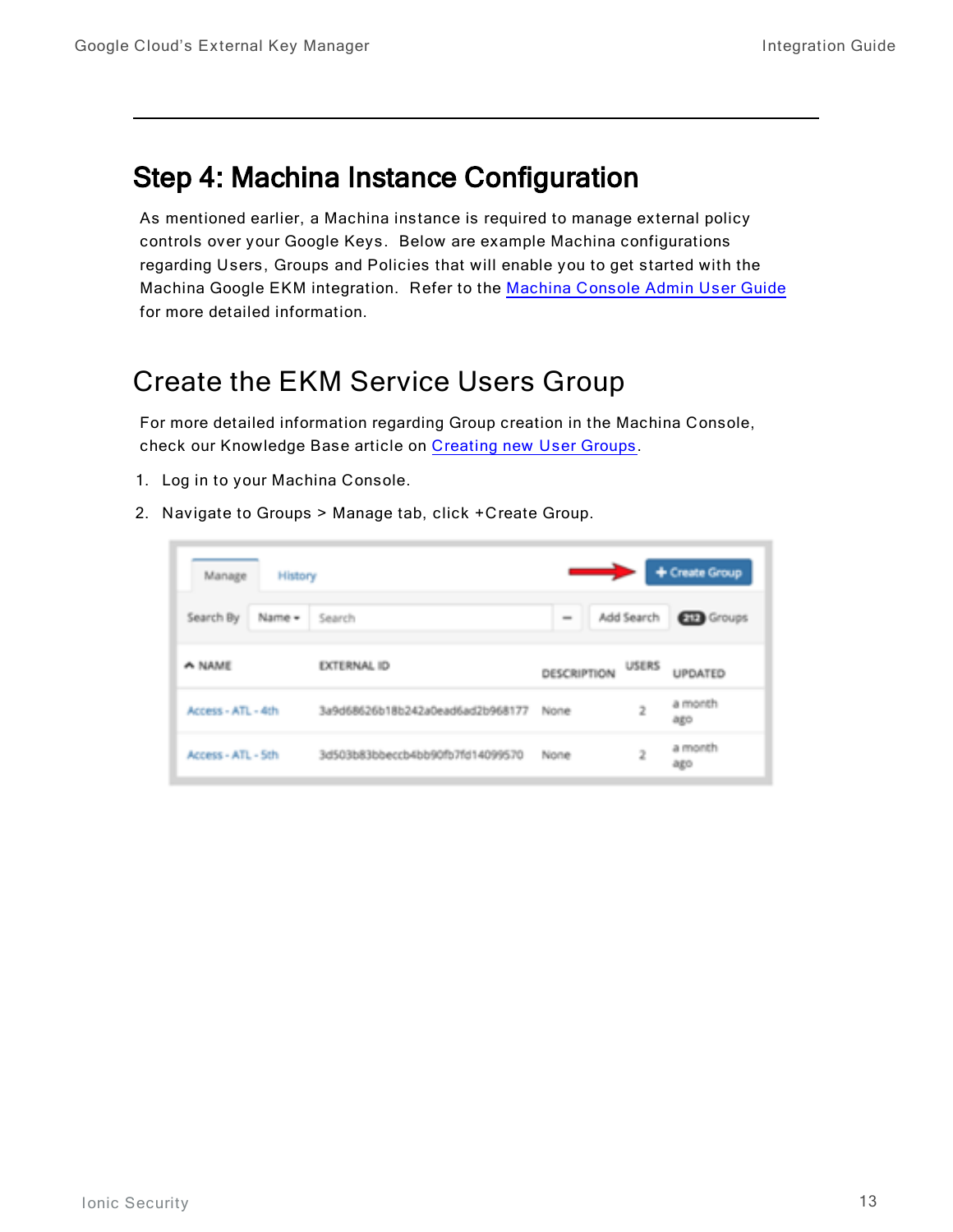3. Enter the Name of the group: "EKM Service Users".

| Create Group                                                                                                                      |
|-----------------------------------------------------------------------------------------------------------------------------------|
| Name                                                                                                                              |
| Description                                                                                                                       |
| <b>External ID</b>                                                                                                                |
| This field is optional and can be used to provide the unique identifier for the group in your enterprise's<br>internal directory. |
| Create<br>Cancel                                                                                                                  |

4. Click Create.

### <span id="page-13-0"></span>Create the EKM Service User

This is a Machina Service User account that is used by the Machina EKM integration to request keys. This must be a separate account from any existing user account(s)

- 1. Log into the Machina Console.
- 2. Navigate to the Users Section.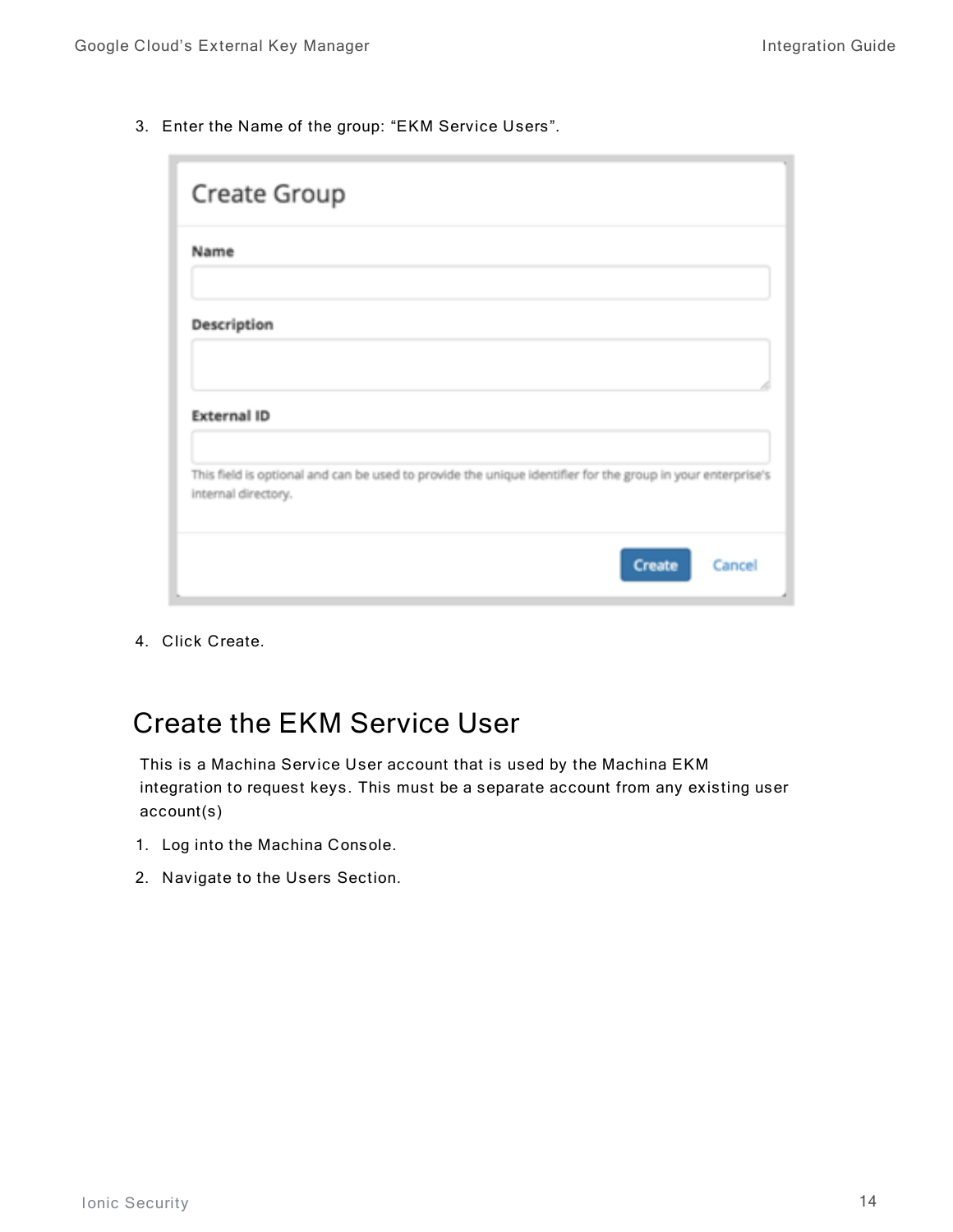3. On the Users > Manage tab, click +Create User.

| Manage           | History        | Login History | <b>Email History</b>            |                         | <b>Imports</b>      | Analytics       | + Create User    |
|------------------|----------------|---------------|---------------------------------|-------------------------|---------------------|-----------------|------------------|
| Search By        | Name -         | Search        |                                 | $\qquad \qquad =\qquad$ | Add Search          | <b>ET Users</b> | Show<br>÷<br>All |
| NAME             | <b>EMAIL</b>   |               | <b>ROLES</b>                    | DEVICES A               | <b>UPDATED</b>      | <b>STATUS</b>   |                  |
| <b>Test User</b> | user@ionic.com |               | ۰<br>Dashboard<br>Administrator | 1                       | 10<br>months<br>ago | <b>Enabled</b>  |                  |

4. Enter "EKM Service" into the Username field.

| Create User                                                                                   | × |
|-----------------------------------------------------------------------------------------------|---|
| <b>First Name</b>                                                                             |   |
|                                                                                               |   |
| <b>Last Name</b>                                                                              |   |
| <b>Username</b>                                                                               |   |
|                                                                                               |   |
| <b>Roles</b><br>Roles are optional and are used to define a user's administrative privileges. |   |
| <b>API Access</b><br>Access to Jonic APIs                                                     |   |
| API Administrator<br>Super User with API Access                                               |   |
| Application Manager<br>Dashboard management of Applications                                   |   |
| Dashboard Administrator<br>Super User with Dashboard Access                                   |   |

5. Enter an email address for this service user account. The email address must be unique in this Machina instance. You will use this email address in the enrollment process below.

The EKM Service user must have API Access credentials.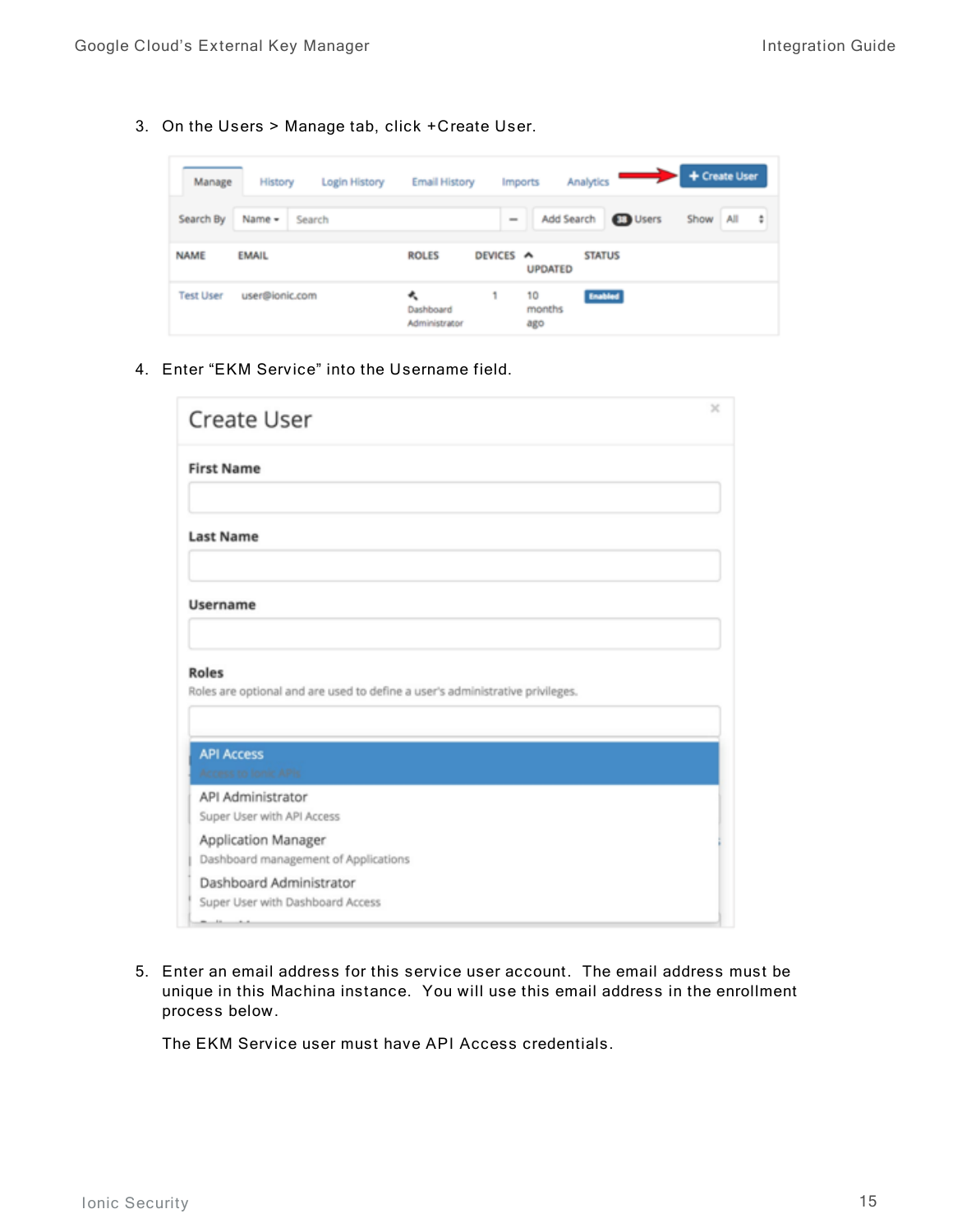6. Add this user to the "EKM Service Users" group. Type the Group name into the Group field and select it when it appears.

### <span id="page-15-0"></span>Create the Google Cloud Service User

This Ionic account corresponds to the Google Cloud Service Account (see 1-3) that makes requests to wrap and unwrap keys from Google Cloud KMS. Before beginning this step, have the Google Cloud Service User ID. It is in the form of "service-<GC -PROJECT-NUMBER>@gcp-sa-ekms.iam.gserviceac count.com".

- 1. Log into the Machina Console.
- 2. Navigate to the Users Section.
- 3. On the Users  $>$  Manage tab, click +C reate User.
- 4. Enter "Google Cloud Service User" into the Username field.
- 5. Enter the Google Cloud Service User ID into the External ID field.
- 6. Click Create.

#### <span id="page-15-1"></span>Create Application Policies

The application policies in this document are trivially simple in order to get up and running. In a production example more complex policies involving User Groups and additional key attributes will be set up to provide highly granular access to critical data. See Creating a new Data Policy in the Machina Console and Creating new Data [Markings](https://support.ionic.com/hc/en-us/articles/360042630494-Creating-new-Data-Markings-in-the-Machina-Console) in the Machina Console for more information on setting up policies.

The first policy allows users in the EKM Service Users Group to access specific data in the Google Cloud project. This policy is required because the EKM Integration acts as an Ionic Service User and supports [delegated](https://dev.ionic.com/platform/policy/delegated-requests) requests from Google Cloud Service Accounts.

#### <span id="page-15-2"></span>**Create EKM Service User Group Policy**

- 1. Log into the Machina Console.
- 2. Navigate to the Policies section.
- 3. Click + Create Data Policy.
- 4. Enter "EKM Service Users" as the name. Click +Create.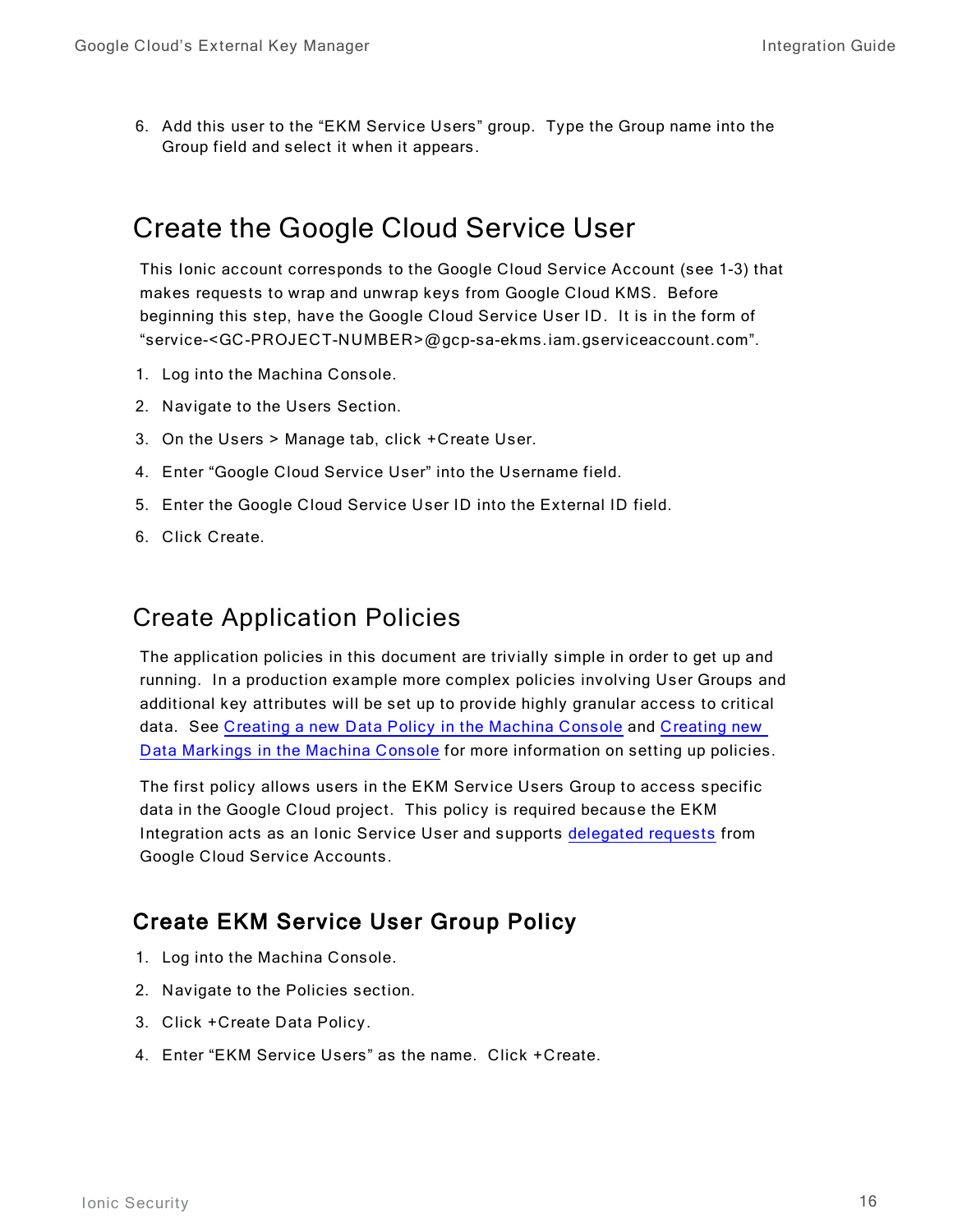- 5. Click "Enable Data Policy" and click Enable on the popup.
- 6. Click + Create Rule.
- 7. Click on the Group button and click "Specific groups" in the dropdown list.
- 8. Click in the Groups field and select "EKM Service Users".
- 9. Click +Create.

|                   | QA Testing > Data Policies (v.) > EKM Service Users (v.2) > Create Rule $\sqrt{ }$ |                                         |                     |                                    |                           |                     |          |
|-------------------|------------------------------------------------------------------------------------|-----------------------------------------|---------------------|------------------------------------|---------------------------|---------------------|----------|
| <b>Builder</b>    | Viewer                                                                             |                                         |                     |                                    |                           |                     |          |
| Ж<br>Always       | Group<br>User                                                                      | п<br>Device                             | Location            | IP Address                         | ⊞<br><b>Specific Date</b> | <b>Time Elapsed</b> | Advanced |
| <b>Allow</b>      | access when<br>Deny                                                                | all of                                  |                     | the following conditions are true: |                           |                     |          |
| 808<br>user<br>is | $\overline{v}$ in<br>any of                                                        | the group(s)<br>$\overline{\mathbf{v}}$ | EKM Service Users X |                                    |                           |                     |          |
| $+$ Create        | Cancel                                                                             |                                         |                     |                                    |                           |                     |          |

#### <span id="page-16-0"></span>Create Google Cloud Service User Policy

The next policy allows specific users to perform EKM operations. This policy is simplistic for demonstration purposes. Actual policies should include security attributes to best protect your applications and data. For an example on using Attribute Based Access Controls (ABAC), see "Using Attribute-Based Access Controls" on page 25.

- 1. Log into the Machina Console.
- 2. Navigate to the Policies Section.
- 3. Click + Create Data Policy.
- 4. Enter "EKM Application Data Policy" as the name. Click +Create.
- 5. Click "Enable Data Policy" and click Enable on the popup.
- 6. Click + Create Rule.
- 7. Click on the User button and click "Specific user" in the dropdown list.
- 8. Click in the User field and select "Google Cloud Service User".
- 9. Click + Create.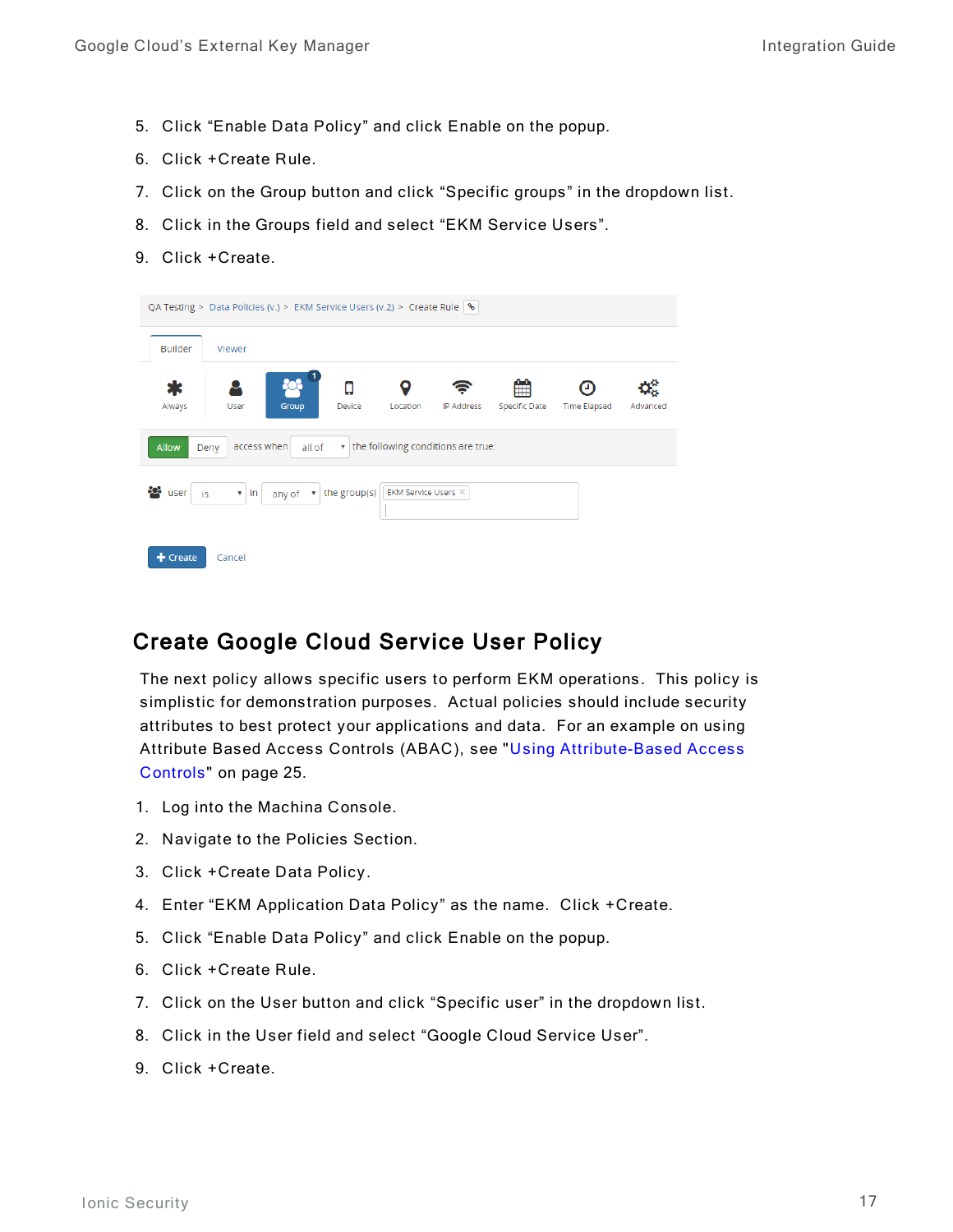|                | PM-KR > Data Policies (v.) > EKM Application Data Policy (v.3) > Update Rule $\sqrt{ }$ |        |                             |               |                                    |                    |                     |          |
|----------------|-----------------------------------------------------------------------------------------|--------|-----------------------------|---------------|------------------------------------|--------------------|---------------------|----------|
| <b>Builder</b> | Viewer                                                                                  |        |                             |               |                                    |                    |                     |          |
| Always         | <b>User</b>                                                                             | Group  | Q<br>Device                 | о<br>Location | IP Address                         | ₩<br>Specific Date | <b>Time Elapsed</b> | Advanced |
| <b>Allow</b>   | access when<br>Deny                                                                     | all of |                             |               | the following conditions are true: |                    |                     |          |
| user           | any of<br>$\mathbf{v}$<br>is                                                            |        | Google Cloud Service User X |               |                                    |                    |                     |          |
| Update         | Cancel                                                                                  |        |                             |               |                                    |                    |                     |          |

### <span id="page-17-0"></span>Step 5: Complete device registration and key creation

In order for GCP and Machina to appropriately communicate with each other, we need to establish the explicit connection between your Machina profile and the Google Service Account. This is accomplished by relating the Machina secure enrollment profile with the Google Project.

### <span id="page-17-1"></span>Reset password

Using the EKM Service User account created in the Machina console, please reset your password.

- 1. Log into the Machina Console.
- 2. Select Users.
- 3. Select EKM Service User.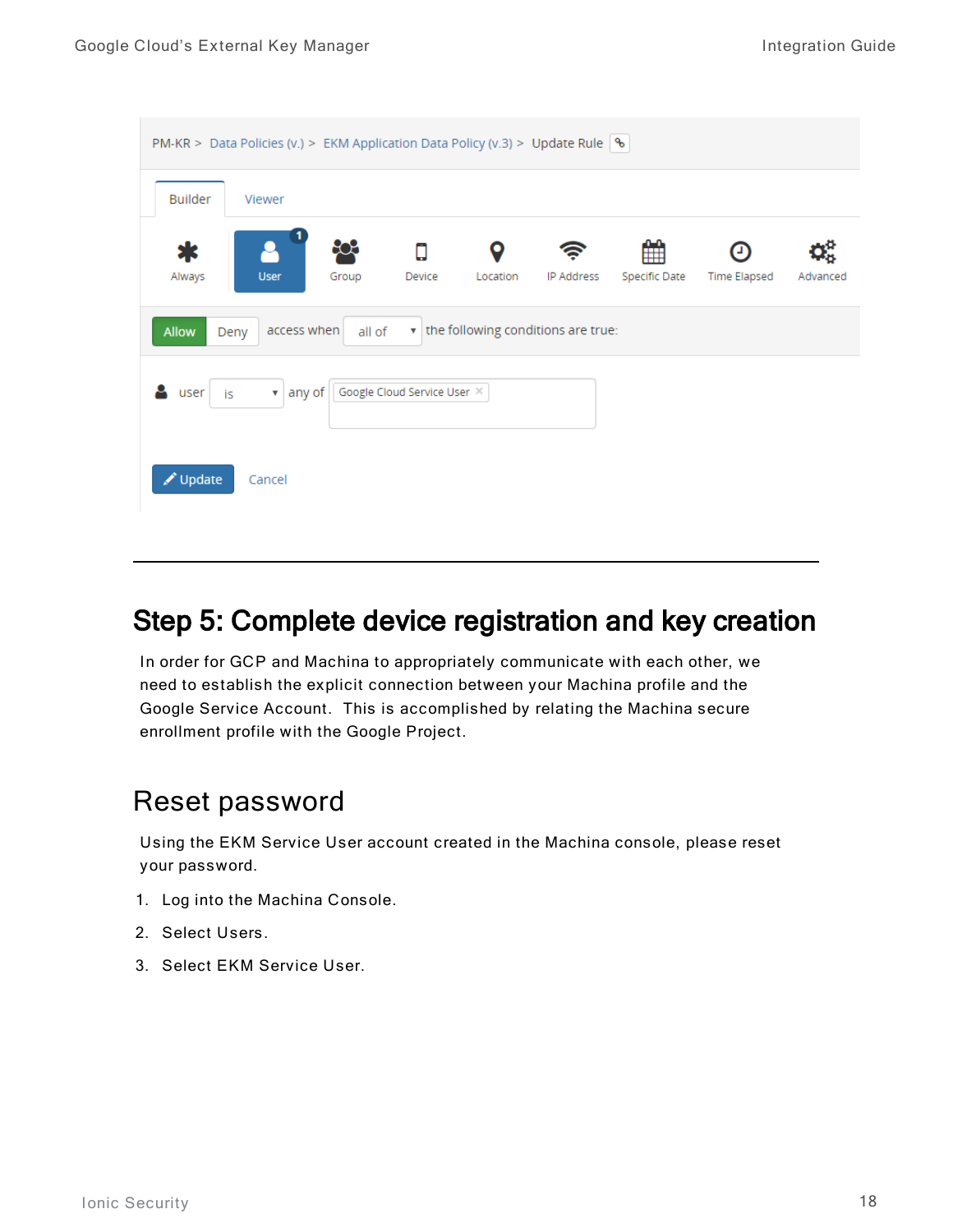4. Select Send Verification Email.

| <b>EKM Service User</b>               |                                            |                                                                                                                                                 | <b>ID</b> Delete<br><b>X</b> Disable<br>Update |
|---------------------------------------|--------------------------------------------|-------------------------------------------------------------------------------------------------------------------------------------------------|------------------------------------------------|
| <b>CREATED:</b>                       | May 19, 2020, 03:43 pm (6 minutes ago)     |                                                                                                                                                 |                                                |
| <b>UPDATED:</b>                       | May 19, 2020, 03:48 pm (a few seconds ago) |                                                                                                                                                 |                                                |
| <b>STATUS:</b>                        | $\checkmark$ ENABLED                       |                                                                                                                                                 |                                                |
| <b>VERSION:</b>                       | 2 of 2                                     |                                                                                                                                                 |                                                |
| Profile<br><b>Devices</b>             | Groups<br><b>Subject Attributes</b>        | Activity<br><b>API Keys</b><br>Permissions<br>History<br>Emails<br>Scopes<br>Logins                                                             |                                                |
| ID:<br><b>FIRST NAME:</b>             | 5ec436caaa298877c0488d93<br><b>EKM</b>     | Important! The following email addresses must be verified to be used for sign in using a password or included in a key request policy decision. |                                                |
| <b>LAST NAME:</b><br><b>USERNAME:</b> | Service User<br><b>EKM Service User</b>    | ekm@yourdomain.com<br>Send Verification Email                                                                                                   |                                                |
| <b>EMAIL ADDRESSES:</b>               | ekm@yourdomain.com                         |                                                                                                                                                 |                                                |
| <b>ROLES:</b>                         | <b>&amp; API Access</b>                    |                                                                                                                                                 |                                                |

- 5. When you receive the verification email, click the link and navigate to the Machina console.
- 6. Select Forgot Password. (Note: Confirm you are resetting the correct account password)
- 7. Update your password information.

### <span id="page-18-0"></span>Create a new device profile

Using the Machina CLI tool [\(https://dev.ionic.com/tools](https://dev.ionic.com/tools)), create a new device profile for "EKM Service User" with the command below, replacing "ABcd" with the key space id as sociated with your Machina instance. You can find the key space in the Machina Console under the Keyspaces tab.

| $PM-KR >$ Keyspaces $\frac{6}{5}$ |                     |                     |  |  |  |  |
|-----------------------------------|---------------------|---------------------|--|--|--|--|
| Manage                            | History             |                     |  |  |  |  |
| Q<br>Search                       |                     |                     |  |  |  |  |
| <b>NAME</b>                       | <b>DISPLAY NAME</b> | <b>DESCRIPTION</b>  |  |  |  |  |
| Li7W                              | <b>None</b>         | None<br><b>STEP</b> |  |  |  |  |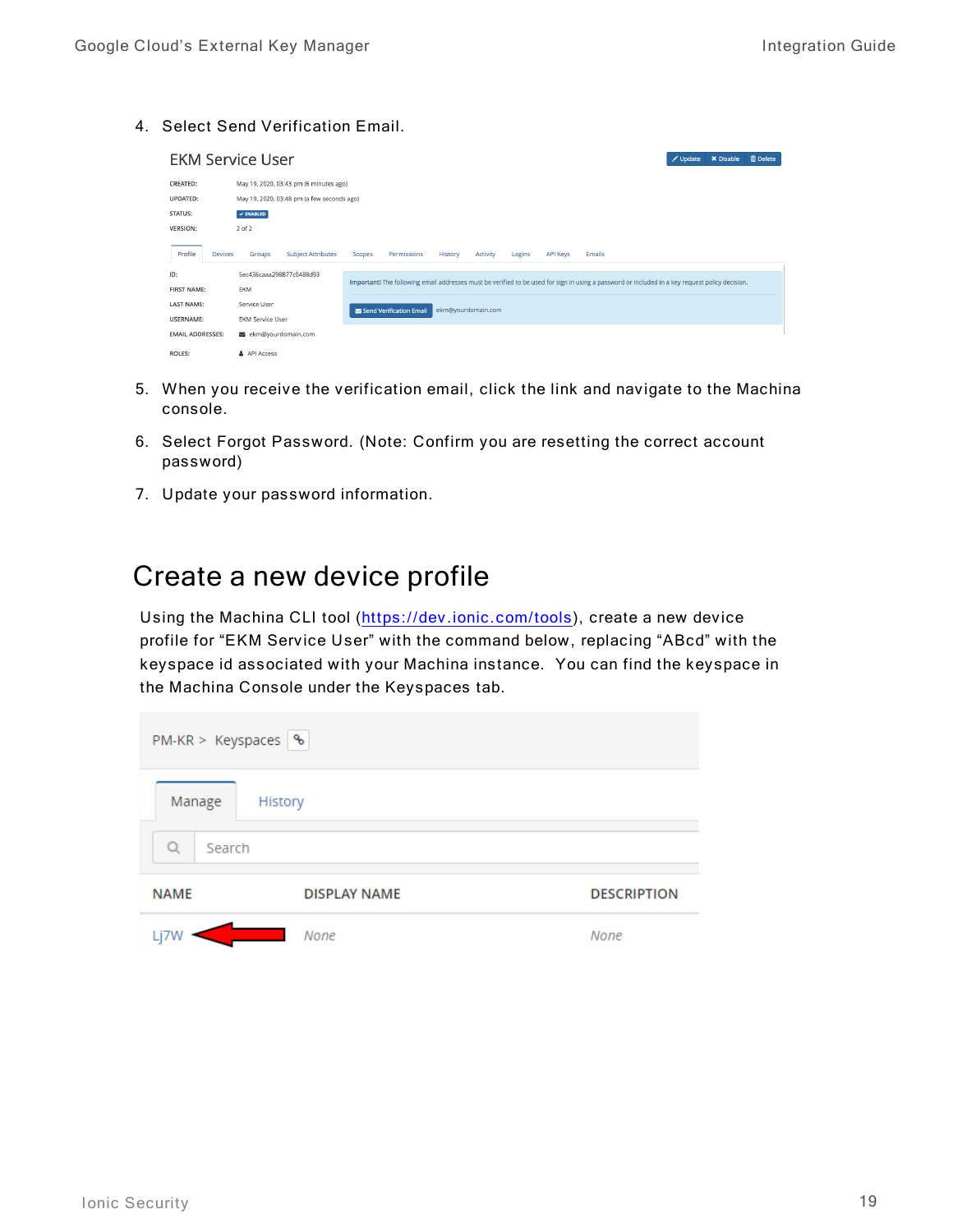This example shows the use of the general option "--devicefile" to specify the file you'd like to save your Secure Enrollment Profile (SEP) in and the "--devicetype" option to save it as a password protected file. You can then use this SEP file in later commands like creating keys, fetching keys, encrypt and decrypting files, etc. Also, for more information regarding creating device SEPs please refer to our developer site: [https://dev.ionic.com](https://dev.ionic.com/). There you can find more information and examples to explore.

```
machina \
    --devicetype password \
    --devicepw <your sep password> \ ← Create profile
password here
    --devicefile profiles.pw \
    profile enroll \
    --keyspace <keyspace> \
    --pass <your_machina_password> \ ← The Machina Console
password here
    --email <your email address> \
    --type idc
```
\*Note: --devicepw has a default minimum length of 6 characters.

This new device profile will be uploaded to the EKM integration to facilitate [delegated](https://dev.ionic.com/platform/policy/delegated-requests) requests with "Google Cloud Service U ser" as the delegator and "EKM Integration User" as the delegatee.

### <span id="page-19-0"></span>Upload the new device profile

- 1. Once you have created your SEP, submit a ticket to Ionic Customer Success requesting configuration of the Google Cloud External Key Manager integration. In the request, include the following:
	- Google Cloud service account id you will use for the integration (from 1-3 above).
	- Attach the Device Profile (the profile is located in the --devicefile path that you identified during the creation step above.
	- Your device profile's password must be shared with CS if creating a password protected profile (recommended)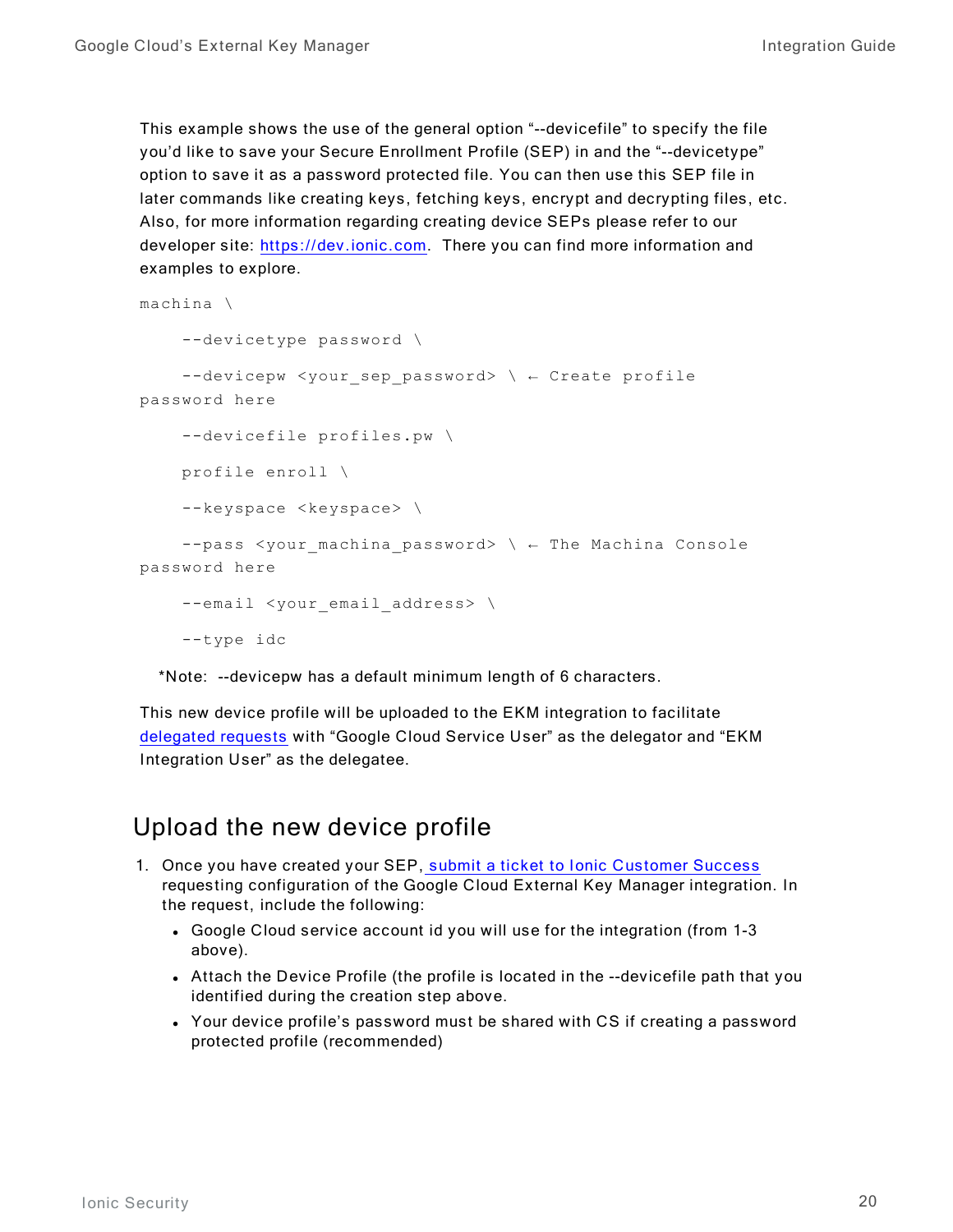2. Customer Success will provide you with instructions for delivering the SEP and inform you when the integration is ready for use.

Please contact [CustomerSupport@IonicSecurity.com](mailto:CustomerSupport@IonicSecurity.com) if you need any assistance.

### <span id="page-20-0"></span>Step 6: Create Machina keys

In this step, you will create a Machina key for each Google Cloud External Key Manager key. Each Google Cloud External Key Manager key is backed by a Machina key.

- 1. Create Machina keys using the Machina CLI and the device profile created in step 5.
- 2. You will need the keyID of this key. Use the following CLI command:

machina \

```
-devicetype password \
```

```
--devicepw <your_sep_password> \backslash \leftarrow Create profile password here
```

```
--devicefile profiles.pw \
```
key create

3. This will generate output like the following:

```
{
  "keyCount" : 1,
  "keys" : [
    {
      "keyRefId" : "ionicsdk_key",
      "deviceId" : "ABcd.I.00000000-1111-2222-3333-4444",
      "originId" : "ionic-keyserver",
      "keyId" : "ABcdIti1ruA",
    }
  ]
}
```
The "keyId" in the above output will be used in the next step.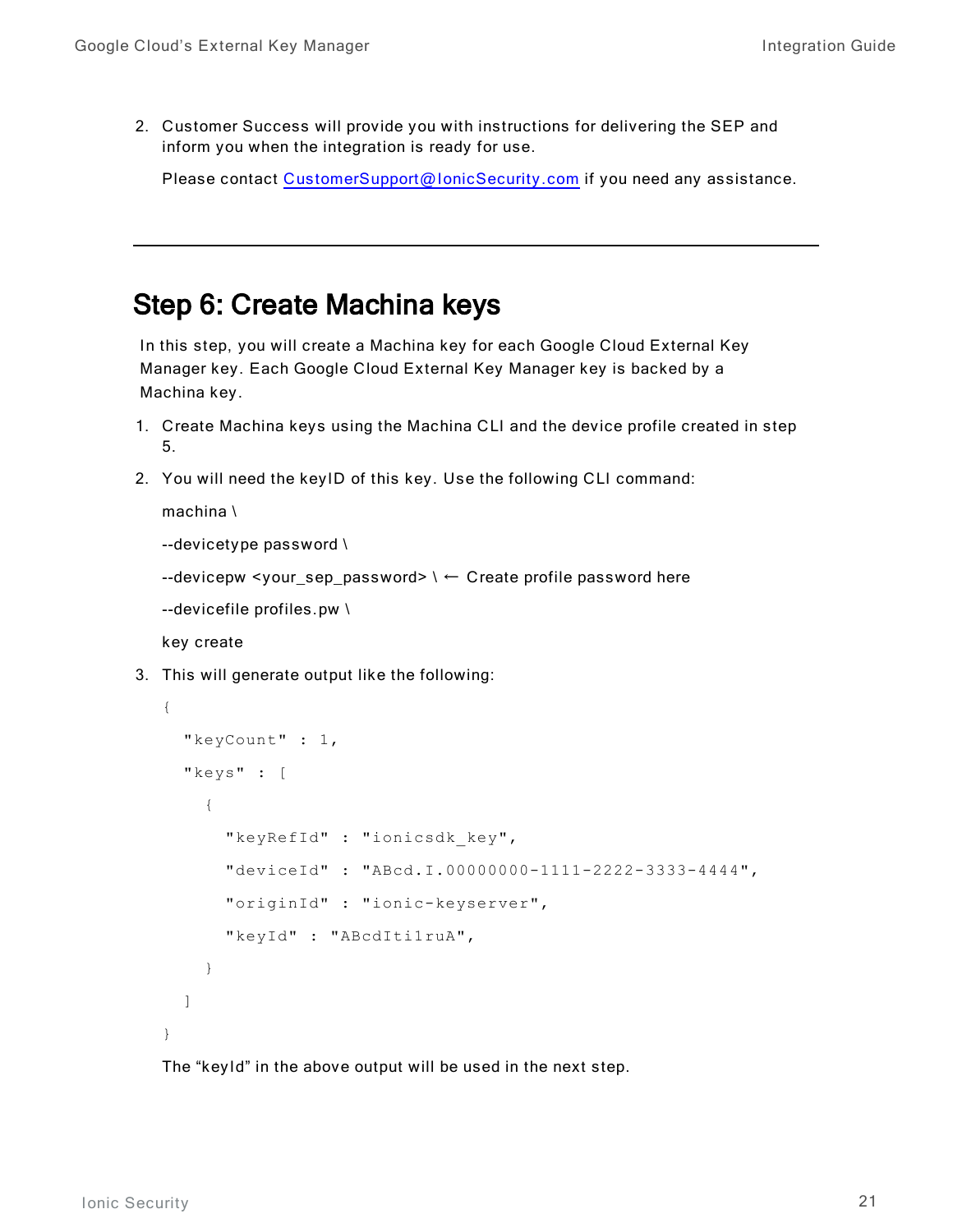### <span id="page-21-0"></span>Step 7: Map Google External KMS key to Machina URI

The last step in setting up EKM is to create an association between a Google Cloud CryptoKey and the Ionic Key Encryption Key (KEK) created above.

- 1. In the Google Cloud Console, navigate to Security -> Cryptographic Keys.
- 2. Click Create Key Ring and enter the following:
	- Key ring name: EKMTestKeyRing
	- Key ring location: us-west1
- 3. Click Create to finish creating the key ring.
- 4. The Create Key page is displayed. Enter the following information:
	- Select "Externally managed key"
	- Key name: TestKEK
	- Key URI: <https://ekm.ionic.com/v0/><keyID>. Replace "<keyID>" with the keyID of the key created in step 6.
- 5. Click Create to finish creating the EKM key.

The key TestKEK can now be used to protect BigQuery data sets and Google Compute Engine images.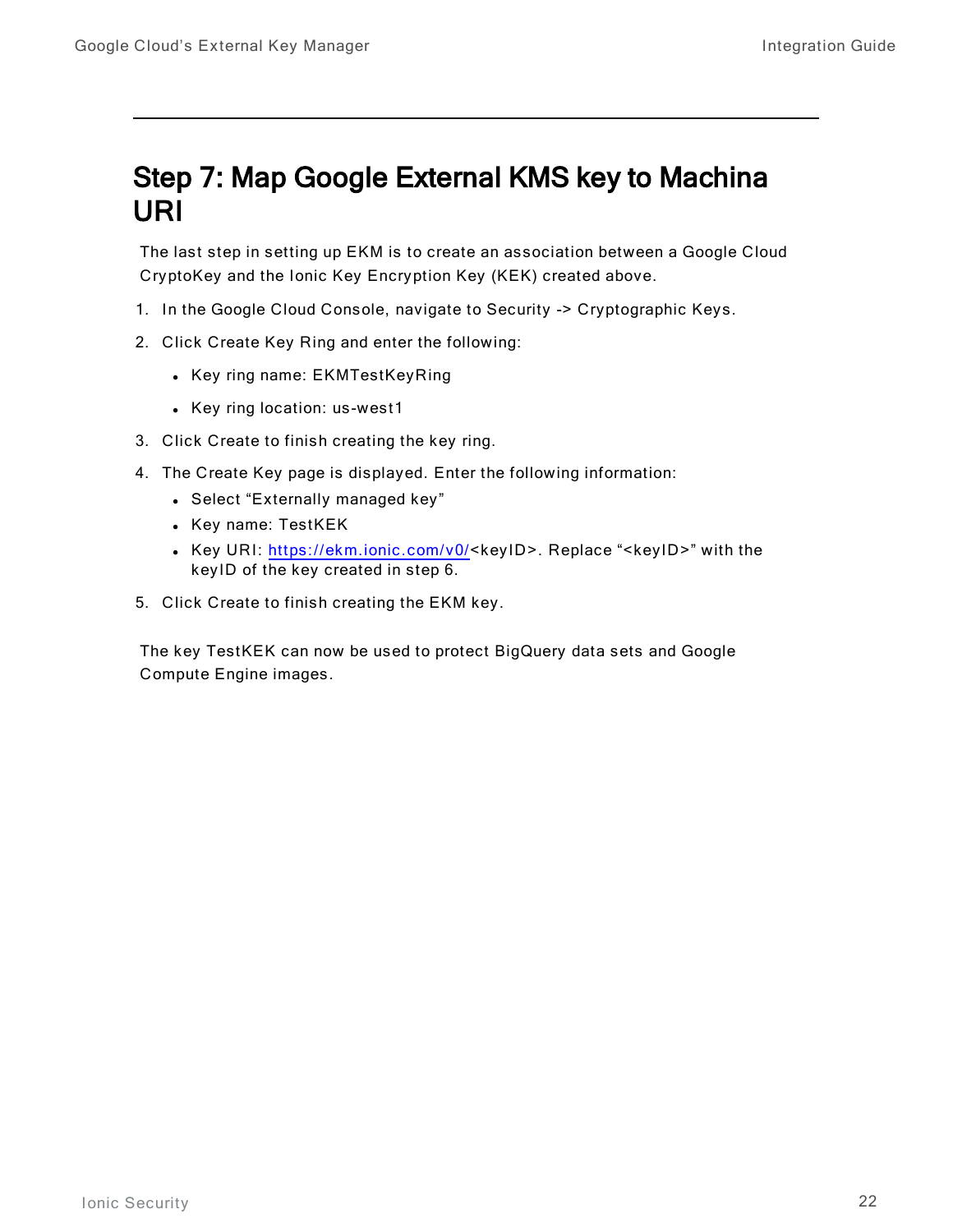A cryptographic key is a resource that is used for encrypting and decrypting data or for producing and verifying digital signatures. Any key can have multiple versions. Learn more

| <b>Project name</b> | Key ring       | Location <sup>@</sup> |  |
|---------------------|----------------|-----------------------|--|
| ionic               | EKMTestKeyRing | us-west1              |  |

#### What type of key do you want to create?

◯ Generated key A standard customer managed encryption key. The key material will be generated for you. Learn more

#### $\bigcirc$  Imported key For importing your key material into GCP. Learn more

Externally managed key

The key material will be stored in an external key manager. Learn more

| Key name *<br><b>TestKEK</b>                     |  |
|--------------------------------------------------|--|
| Purpose<br>Symmetric encrypt/decrypt             |  |
| Key type and algorithm<br>External symmetric key |  |

#### Link your external key

Please note, by using an external key manager, Google has no control over the availability of your key. Google can't recover your data if you lose keys you manage outside of GCP. Learn more

Complete the following steps to link your external key. Learn more

- 1. Create an external key in your external key manager.
- 2. Authorize the Google service account for this key permission to use the external key in your external key manager.

❼

3. Copy and paste the Key URI here.



**CREATE** 

**CANCEL**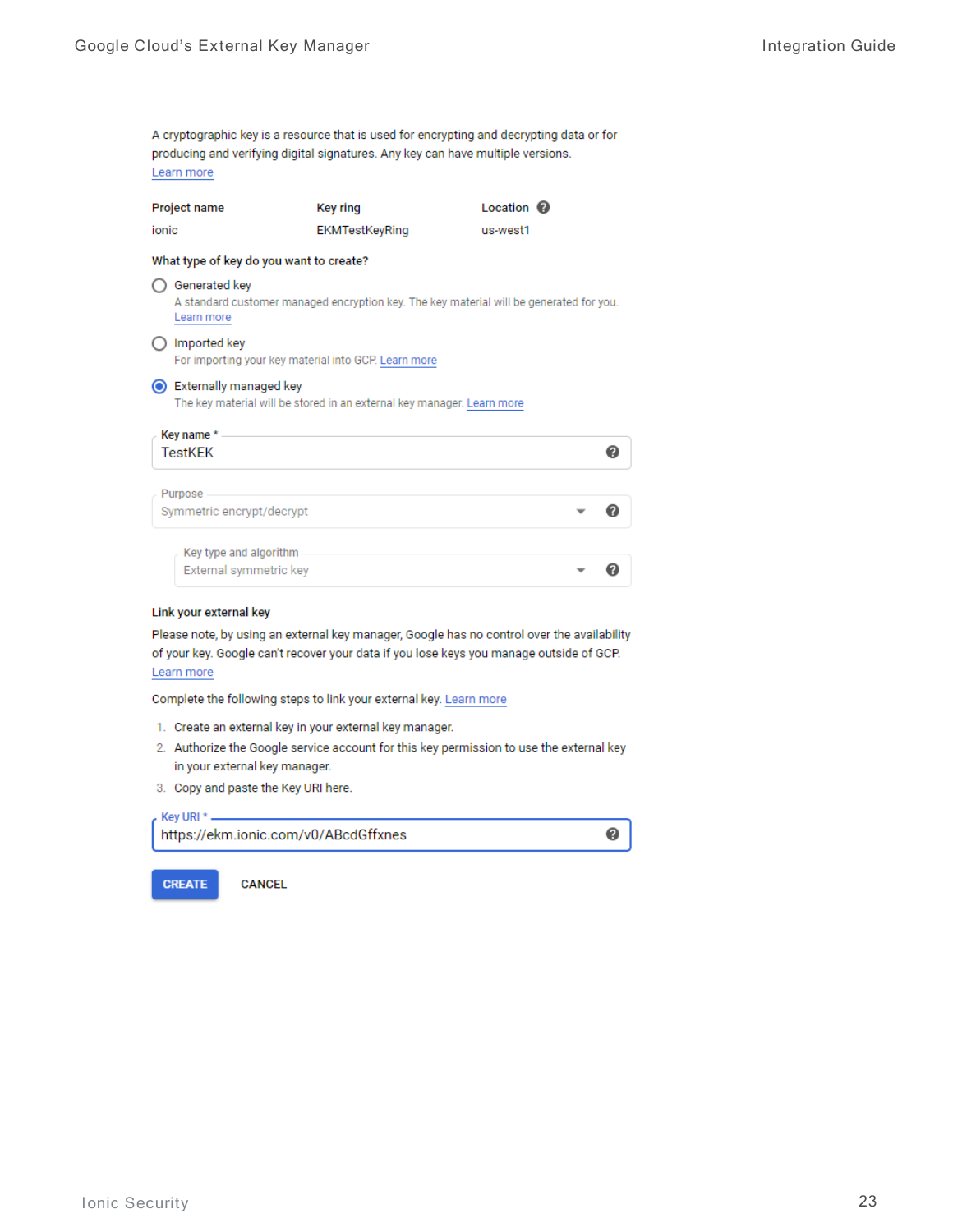### <span id="page-23-0"></span>Step 8: Associate an External Machina Key to a new Google Compute Engine (GCE) Table

#### Prerequisites:

- An existing or new Google Cloud project. To create a new Google Cloud account and project, visit:https://cloud.google.com/Google Cloud/
- A Machina account. To create a new account, visithttps://ionic.com/start-for-free/, or reach out to our Customer Success team via our contact form at: https://support.ionic.com/hc/en-us/ requests/new

To configure External Key Manager keys for your GCE virtual instance:

- 1. In the Google Cloud Console, navigate to Compute Engine.
- 2. Navigate to VM Instances.
- 3. Select Create Instance.
- 4. Complete the configuration form.
- 5. Remember to select US-West-1 as your region.
- 6. Select "Management, security, disks, networking, sole tenancy" for advanced options.
- 7. Select "Disks".
- 8. Select Customer-managed-key.
- 9. Enter Key Resource ID.
- 10. Click Create.

This creates an association with this specific GCE Virtual instance and the individual key with the selected Machina external key. Now you can create an additional instance for your other keys and protect them in the same fashion, individually. Each of these keys can have attributes that were created (gce\_ enabled, gce\_finance\_enabled, gce\_hr\_enabled, etc) and each of these keys can have related policies and rules to protect them. For more information on creating Machina Policies, please refer to our Policy Training Guide (https://support.ionic.com/hc/en-us/articles/360033383474-Machina-Console-Policy-Training-Guide-08-22-2019). You can also see Policy in Action for details around these specific policies and rules.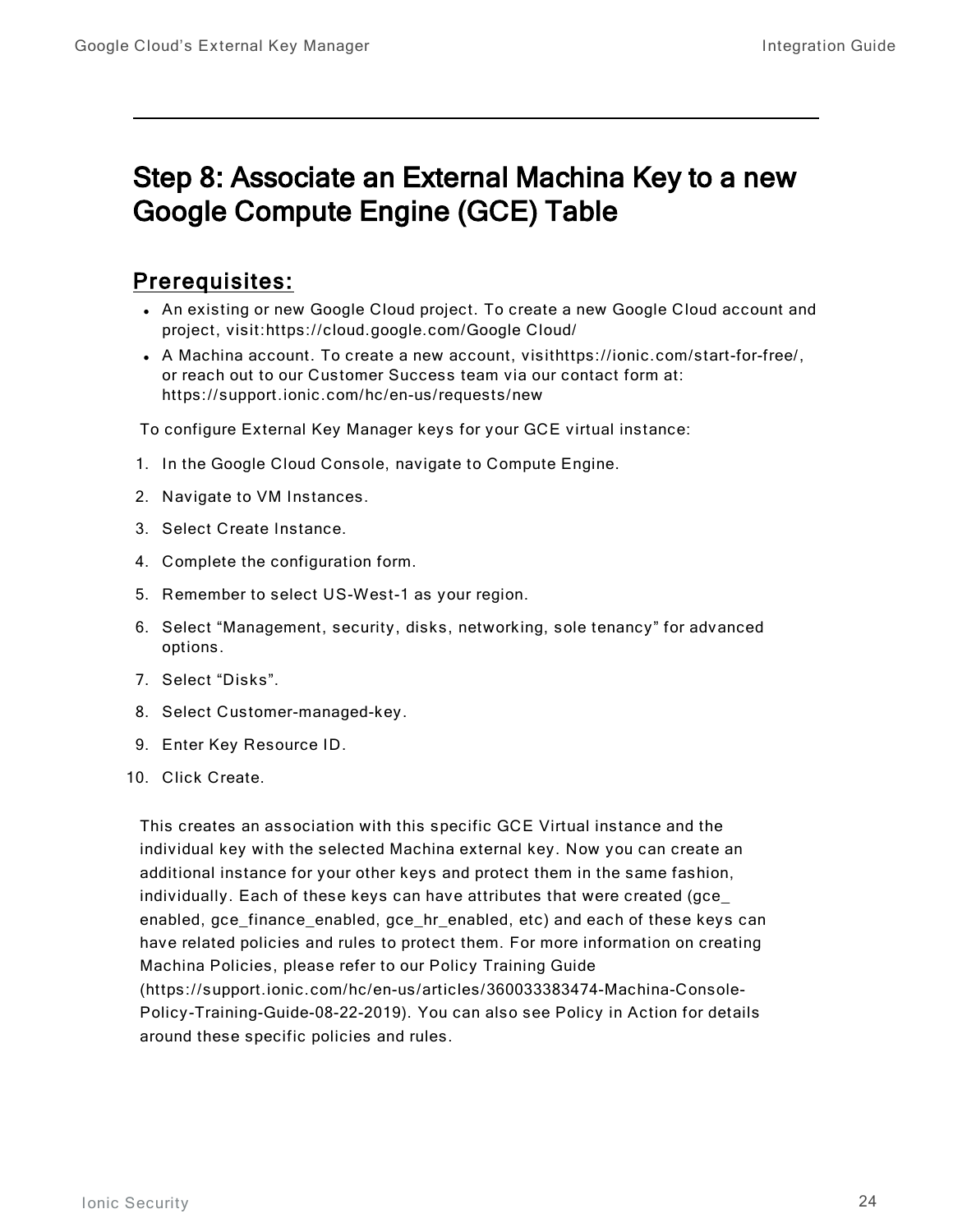# <span id="page-24-0"></span>4: USING ATTRIBUTE-BASED ACCESS CONTROLS

While the above example includes a bare-bones allow/deny policy to show just how easy it is to set up Machina with Google EKM, one of the major differences between Ionic Machina and other vendors is our ability to control assets at a granular level via att ributes.

The policy example below allows specific users to perform operations on distinct tables in BigQuery as well as controlling access to Google Compute Engine based on the associated attributes.

### **Prerequisites**

- Created required users (EKM Service, Google Cloud Service User)
- Created related Group (EKM Service Users Group)
- API Access for EKM Service user
- Device SEP and Google Service Account information submitted and approved by Customer Success

#### Topics

| Step 1: Create Machina keys for each Google Cloud EKM key 25  |  |
|---------------------------------------------------------------|--|
|                                                               |  |
| Step 3: Associate the Google CryptoKey to a BigQuery Table 29 |  |

### <span id="page-24-1"></span>Step 1: Create Machina keys for each Google Cloud EKM key

In this integration, each Google Cloud External Key Manager key is backed by a Machina key. You will need to create Machina keys for each Google Cloud External Key Manager key with additional Att ributes for Big Query tables and Google Compute Engine.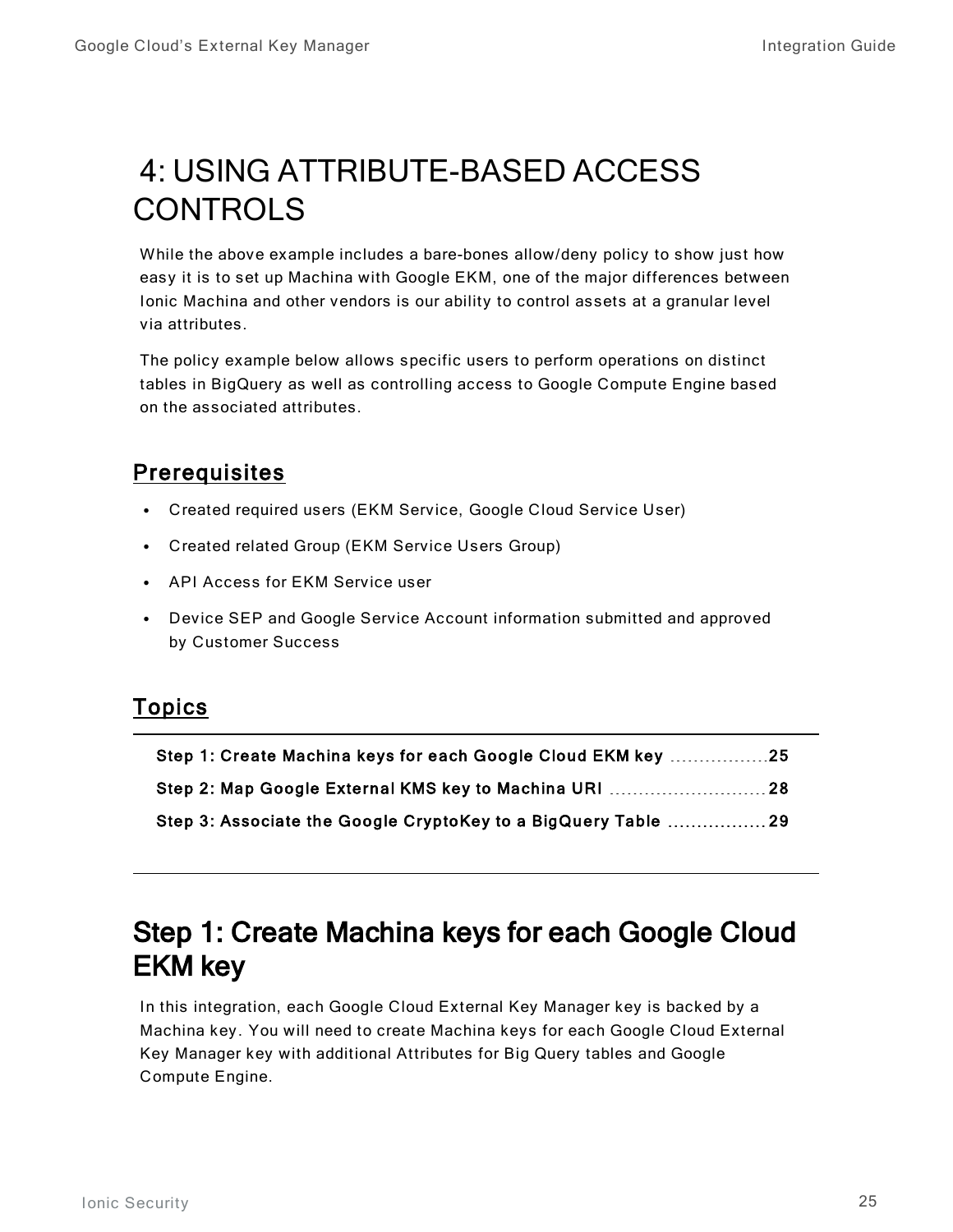- 1. Create additional Machina keys using the Machina CLI and the device profile c reated earlier.
- 2. You will need the keyID of this key. Use the following CLI command:

```
machina \
--devicetype password \
--devicepw <your_sep_password> \ ← Create profile password
here
--devicefile profiles.pw \
key create --attr GCP:BQ_MyFinance_Data
```
3. This will generate output like the following:

```
{
   "keyCount":1,
   "keys":[
      {
         "keyRefId":"ionicsdk_key",
         "deviceId":"ABcd.I.00000000-1111-2222-3333-4444",
         "originId":"ionic-keyserver",
         "keyId":"ABcdIti1ruA",
         "attrs":{
            "gcp":[
               "BQ_MyFinance_Data"
            ]
         }
      }
  ]
}
```
- 4. You now have a specific key with attributes that can be assigned to your Big Query Finance table.
- 5. To show the flexibility of attributes, let's create another key with additional attributes for your Big Query HR table.

```
6.
```

```
A new Machina key is required in order to apply new
attributes to the Google CryptoKey. Use the following CLI
command:
machina \
--devicetype password \
```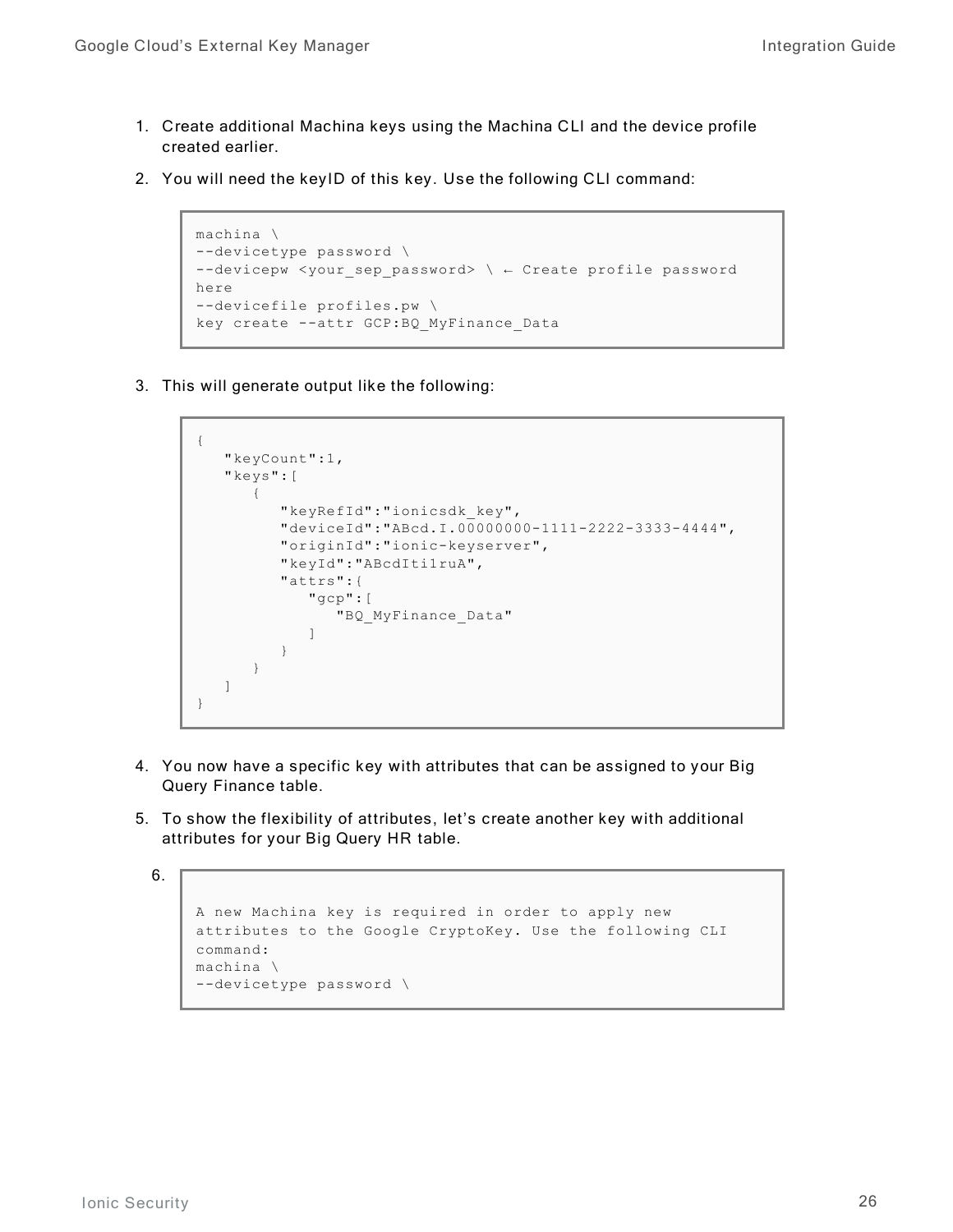```
--devicepw <your_sep_password> \ ← Create profile password
here
--devicefile profiles.pw \
key create --attr GCP:BQ_MyHR_Data
```
7. This will generate output like the following Machina Key with GCP:BQ\_MyHR\_ Data attributes:

```
{
   "keyCount":1,
   "keys":[
      {
         "keyRefId":"ionicsdk_key",
         "deviceId":"ABcd.I.00000000-1111-2222-3333-4444",
         "originId":"ionic-keyserver",
         "keyId":"ABcdLgia1rtK",
         "attrs":{
            "GCP":[
              "BQ_MyHR_Data"
            ]
         }
      }
  ]
}
```
- 8. You will repeat the above with any number of attributes you require for the individual tables. The flexibility is almost limitless and allows you to correlate your data and applications with elements ranging from tables, key\_create timestamps, regional association, etc.
- 9. Generate a key for your GCE environment with the attribute value "My\_GCE Instance". These attributes will allow you to create restrictions around your GCE tools.

machina \

```
-devicetype password \
```

```
-devicepw <your_sep_password> \ \leftarrow Create profile password here \
```
--devicefile profiles.pw \

```
key create --attr GCP:My_GCE_Instance
```
10. This will generate output like the following: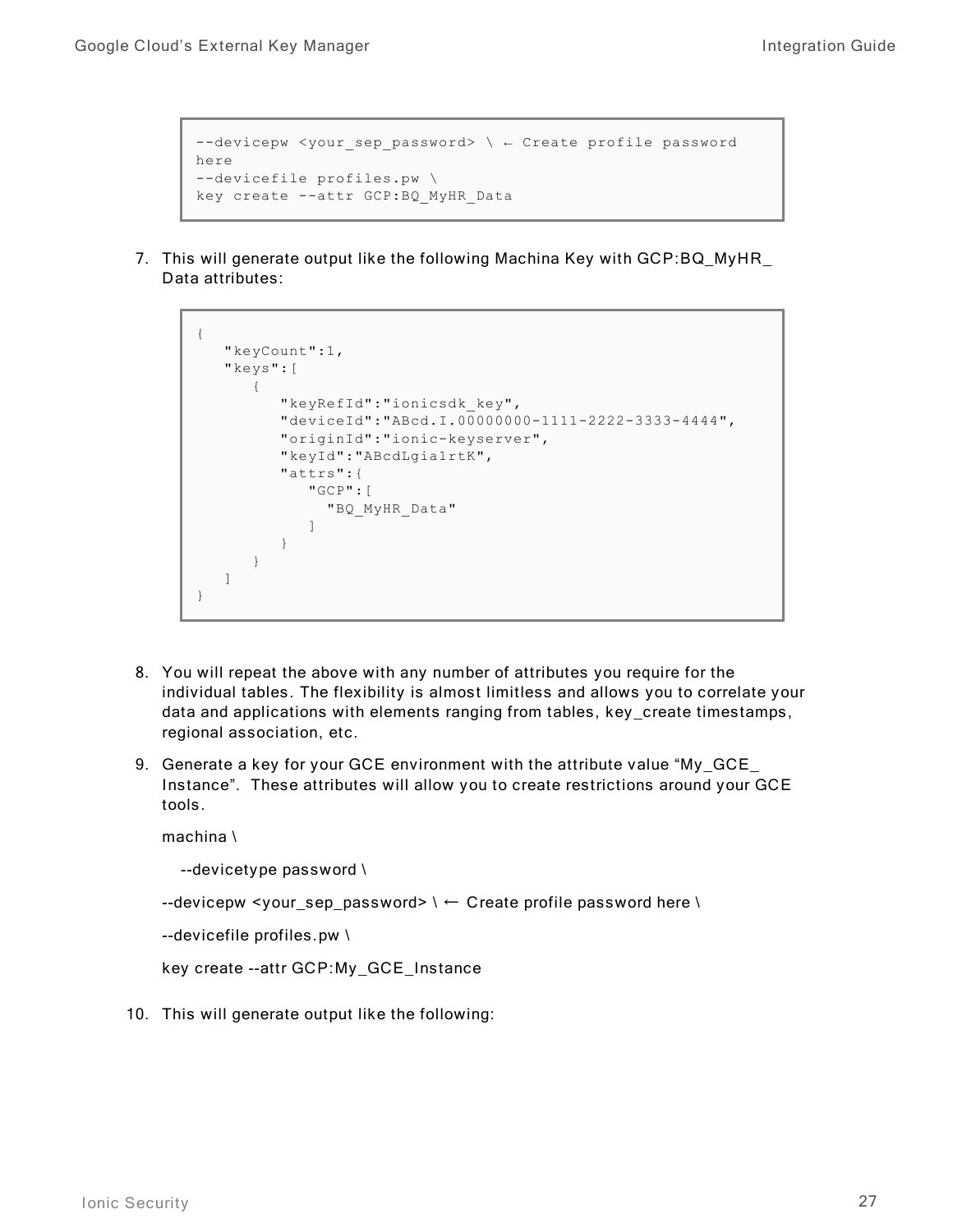```
{ 
   "keyCount":1,
   "keys":[
      {
         "keyRefId":"ionicsdk_key",
         "deviceId":"ABcd.I.00000000-1111-2222-3333-4444",
         "originId":"ionic-keyserver",
         "keyId":"ABcdItiwa2A",
         "attrs":{
            "gcp":[
                "GCP:My_GCE_Instance"
            ]
         }
      }
   ]
}
```
Each Machina key created above includes customer-specified attributes for Google Compute Engine and BigQuery. This allows an attribute based access control to be applied to all keys being used in these environments.

### <span id="page-27-0"></span>Step 2: Map Google External KMS key to Machina URI

Now that you have three separate keys with corresponding attributes  $(BQ)$ MyFinance Data, BQ MyHR Data, and My GCE Instance), we can set up controls around your Google applications by creating an association between a Google Cloud CryptoKey and the Ionic Key Encryption Key (KEK) created above. This is very similar to what was done earlier; however, each Google key will have its own Machina key with associated attributes.

To create an externally managed key encryption key

- 1. In the Google Cloud Console, navigate to Security -> Cryptographic Keys.
- 2. You can use the same Key Ring created earlier (EKMTestKeyRing).
- 3. The Create Key page is displayed. Enter the following information:
	- Select "Externally managed key"
	- Key name: BQ\_MyFinance\_Data\_KEK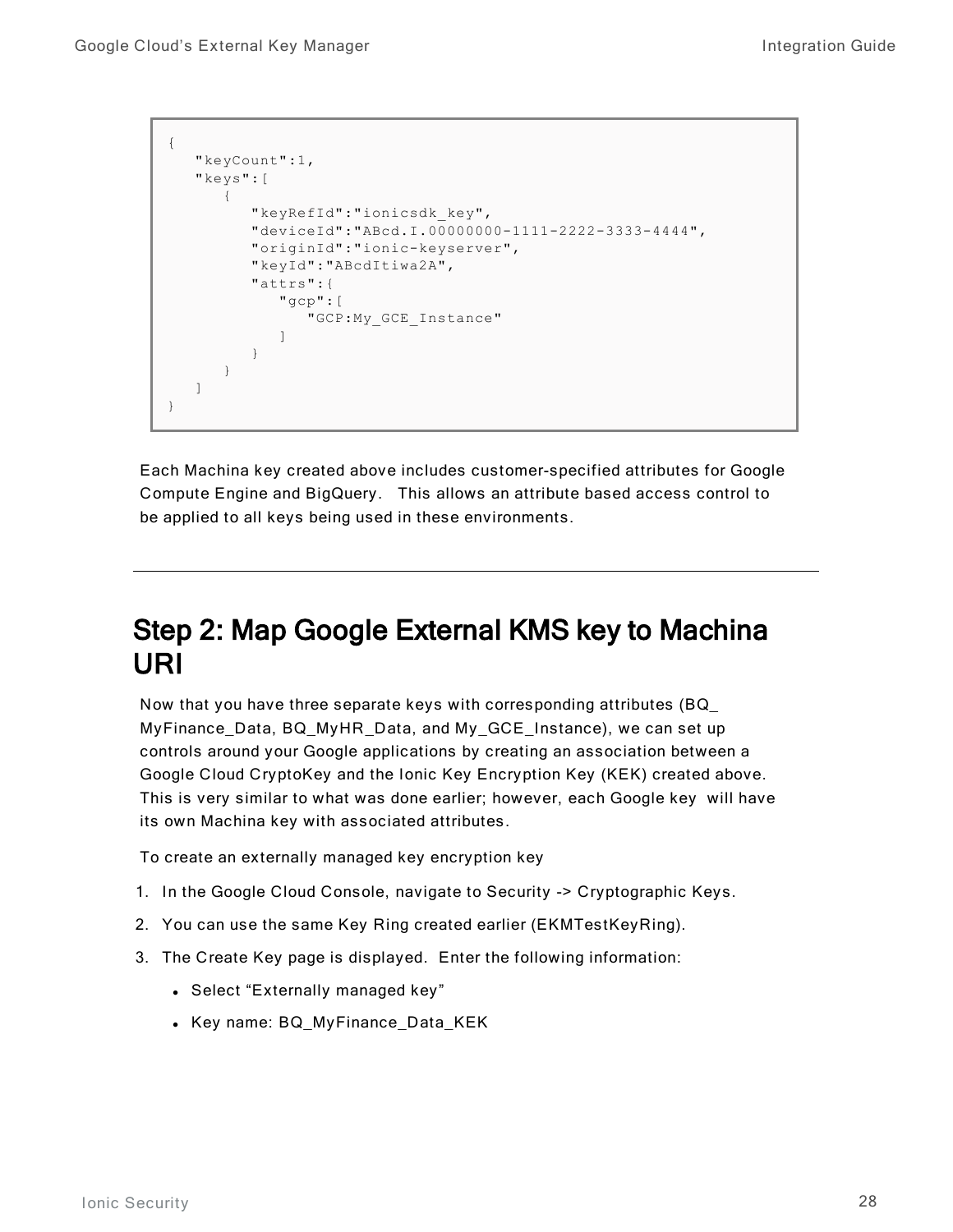- Key URI: <https://ekm.ionic.com/v0/><keyID>. Replace "<keyID>" with the keyID of the key created in Section 1 step 3.
- 4. Click Create to finish creating the EKM key. The key BQ\_MyFinance\_Data\_KEK can now be used to protect your BigQuery finance table.

Note: You may name your Keys whatever you like. We named BQ MyFinance Data\_KEK for clarity

Repeat the above steps and create BQ\_MyHR\_Data\_KEK and My\_GCE\_Instance\_ KEK using the corresponding Machina created key\_ids in "Using Attribute-Based Access Controls" on page 25.

### <span id="page-28-0"></span>Step 3: Associate the Google CryptoKey to a BigQuery Table

In this step, you will associate an externally managed Google CryptoKey to a new BigQuery table.

Prerequisites:

- An existing or new Google Cloud project. To create a new Google Cloud account and project, visit: [https://cloud.google.com/Google](https://cloud.google.com/gcp/) Cloud/
- A Machina account. To create a new account, visit https://ionic.com/start-forfree/, or reach out to our Customer Success team via our contact form at: https://support.ionic.com/hc/en-us/requests/new
- An existing BigQuery DataSet

To configure External Key Manager keys for your BigQuery Table:

- 1. In the Google Cloud Console, navigate to BigQuery.
- 2. Select specific Project.
- 3. Select specific DataSet.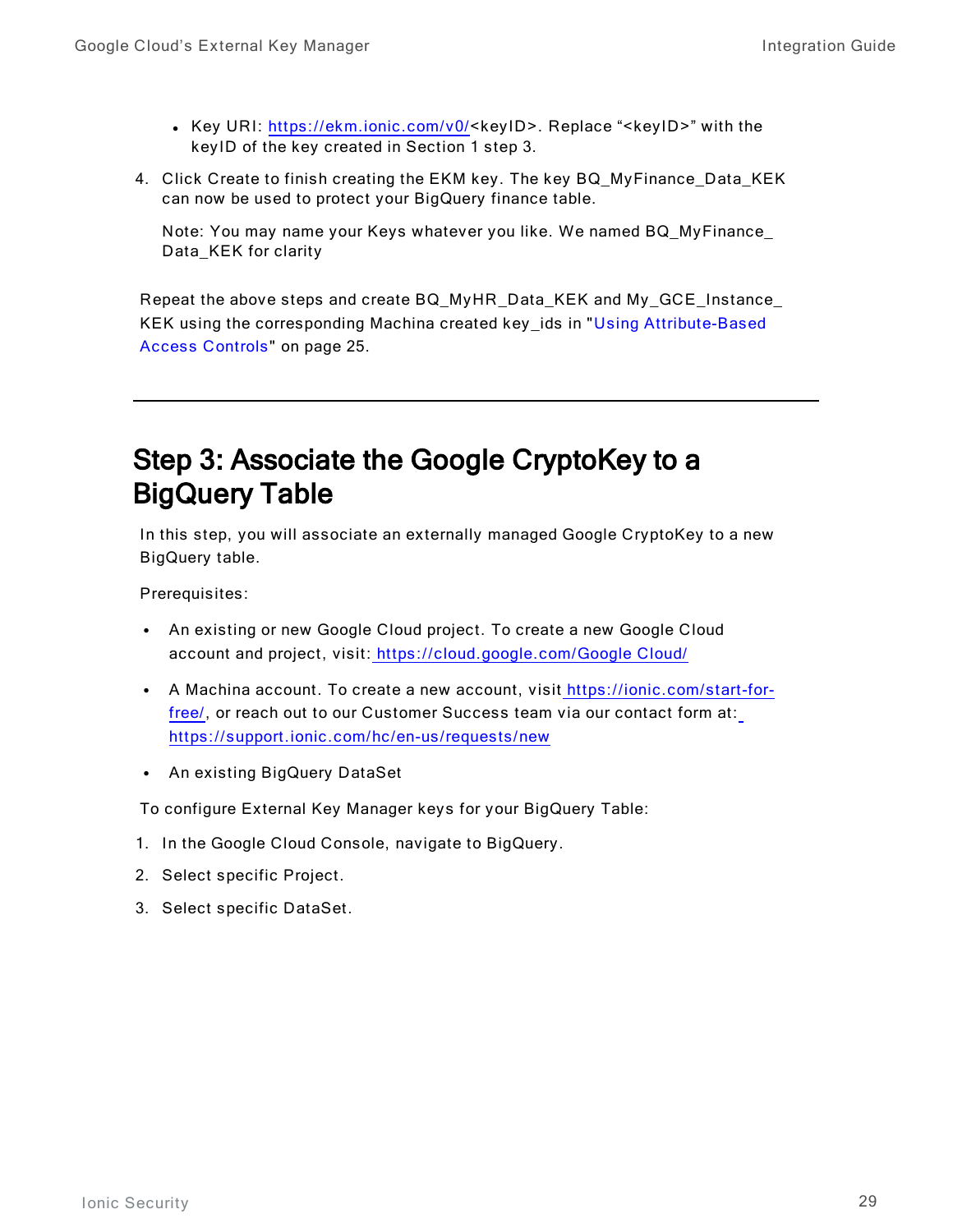| Google Cloud Platform <sup>3</sup> Google EKM demo ▼<br>$\equiv$ | Search resources and products<br>Q                                                                    |                                                 | $\overline{\phantom{a}}$ | $\mathbf{z}$<br>$\bullet$                        |
|------------------------------------------------------------------|-------------------------------------------------------------------------------------------------------|-------------------------------------------------|--------------------------|--------------------------------------------------|
| $^\copyright$<br>BigQuery<br><b>(i) FEATURES &amp; INFO</b>      | <b>ERI SHORTCUT</b>                                                                                   |                                                 |                          |                                                  |
| <b>Query history</b>                                             | Query editor                                                                                          |                                                 | + COMPOSE NEW QUERY      | <b>FLIDE EDITOR</b><br><b>[ ] FULL SCREEN</b>    |
| <b>Saved queries</b>                                             |                                                                                                       |                                                 |                          |                                                  |
| Job history                                                      |                                                                                                       |                                                 |                          |                                                  |
| <b>Transfers</b>                                                 |                                                                                                       |                                                 |                          |                                                  |
| <b>Scheduled queries</b>                                         |                                                                                                       |                                                 |                          |                                                  |
| <b>Reservations</b>                                              |                                                                                                       |                                                 |                          |                                                  |
| <b>BI Engine</b>                                                 |                                                                                                       |                                                 |                          |                                                  |
| $+$ ADD DATA $\blacktriangledown$<br><b>Resources</b>            |                                                                                                       |                                                 |                          |                                                  |
| Q. Search for your tables and datasets<br>$\odot$                |                                                                                                       |                                                 |                          |                                                  |
| ¥<br>$\div$ ordinal-000000                                       | i:i Save view<br><b><i><u><sup>●</sup></u></i></b> Save query<br>① Schedule query ▼<br>$Q$ Run $\sim$ | 章 More +                                        |                          |                                                  |
| $\star$ $\Box$ data                                              | ordinal-000000:data                                                                                   | $\overline{\phantom{a}}$<br><b>CREATE TABLE</b> | SHARE DATASET            | <b>「ID COPY DATASET</b><br><b>DELETE DATASET</b> |
| 區<br>info                                                        | Description /                                                                                         | Labels $\lambda$                                |                          |                                                  |
| 屇<br>nova<br>L. ITT avt data                                     | None                                                                                                  | None                                            |                          |                                                  |

- 4. Select Create Table.
- 5. Configure Table with Project, DataSet, Name etc.
- 6. Select Customer-managed key in order to set your Machina KEK.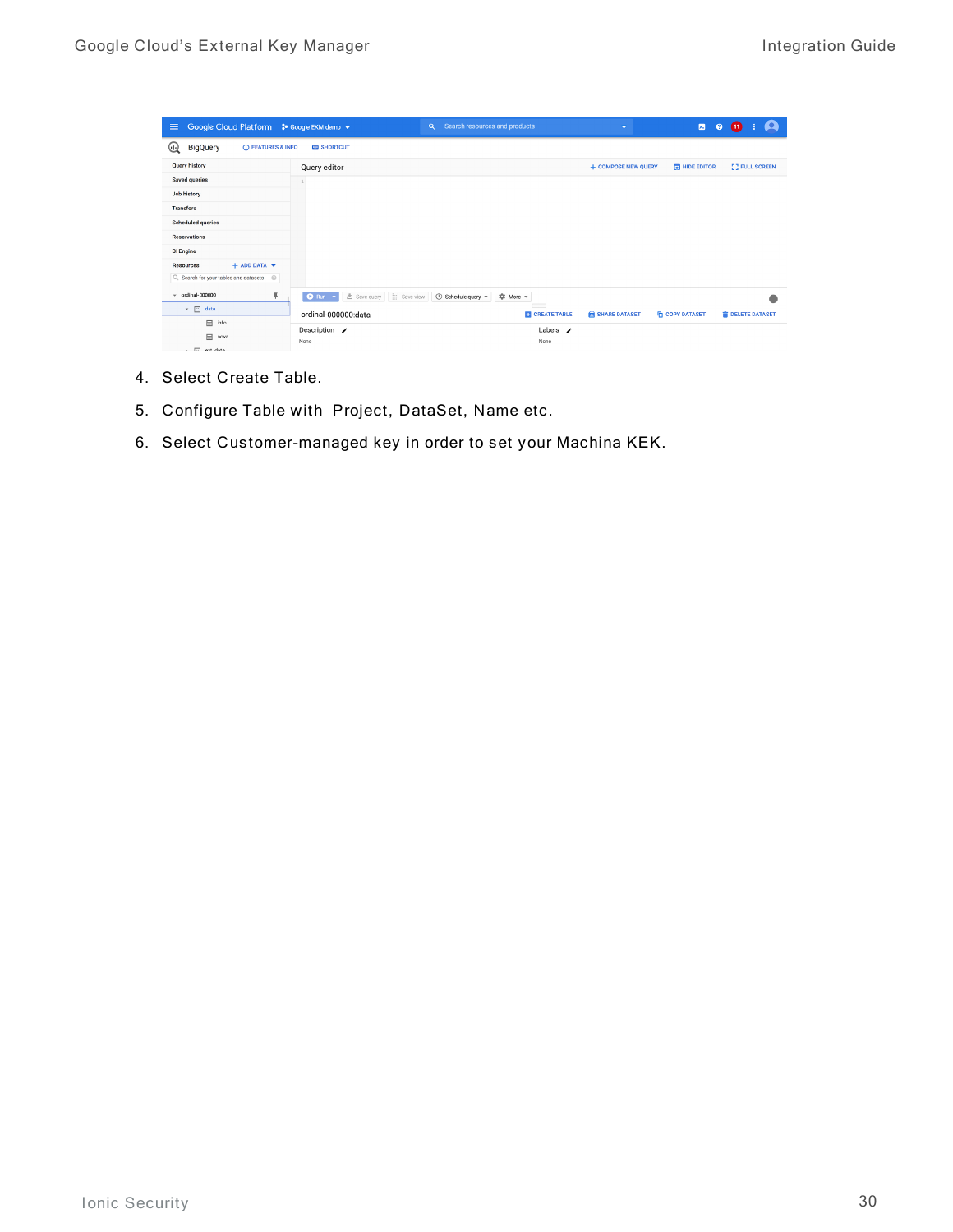| Create table                                                                                                                                                                                                                                    |               |                                          |
|-------------------------------------------------------------------------------------------------------------------------------------------------------------------------------------------------------------------------------------------------|---------------|------------------------------------------|
| Source                                                                                                                                                                                                                                          |               |                                          |
| Create table from:                                                                                                                                                                                                                              |               |                                          |
| Empty table<br>▼                                                                                                                                                                                                                                |               |                                          |
|                                                                                                                                                                                                                                                 |               |                                          |
|                                                                                                                                                                                                                                                 |               |                                          |
| Destination<br>Project name                                                                                                                                                                                                                     | Dataset name  | Table type @                             |
| Google EKM demo<br>▼                                                                                                                                                                                                                            | data          | Native table<br>$\overline{\phantom{a}}$ |
|                                                                                                                                                                                                                                                 |               |                                          |
| Table name                                                                                                                                                                                                                                      |               |                                          |
| Letters, numbers, and underscores allowed                                                                                                                                                                                                       |               |                                          |
|                                                                                                                                                                                                                                                 |               |                                          |
| Schema                                                                                                                                                                                                                                          |               |                                          |
|                                                                                                                                                                                                                                                 |               |                                          |
| Edit as text                                                                                                                                                                                                                                    |               |                                          |
|                                                                                                                                                                                                                                                 |               |                                          |
|                                                                                                                                                                                                                                                 | $+$ Add field |                                          |
| Partition and cluster settings<br>Partitioning: @                                                                                                                                                                                               |               |                                          |
| No partitioning                                                                                                                                                                                                                                 |               |                                          |
| Clustering order (optional): @<br>Clustering order determines the sort order of the data. Clustering can only be used on<br>a partitioned table, and works with tables partitioned either by column or ingestion<br>time.                       |               |                                          |
| Comma-separated list of fields to define clustering order (up to 4)                                                                                                                                                                             |               |                                          |
| Advanced options A<br>Encryption<br>Data is encrypted automatically. Select an encryption key management solution.<br>Google-managed key<br>No configuration required<br>Customer-managed key<br>Manage via Google Cloud Key Management Service |               |                                          |
| Select a customer-managed key<br>Keys can be configured in your Cloud KMS settings                                                                                                                                                              |               |                                          |
| Select an encryption key                                                                                                                                                                                                                        | v             |                                          |
|                                                                                                                                                                                                                                                 |               |                                          |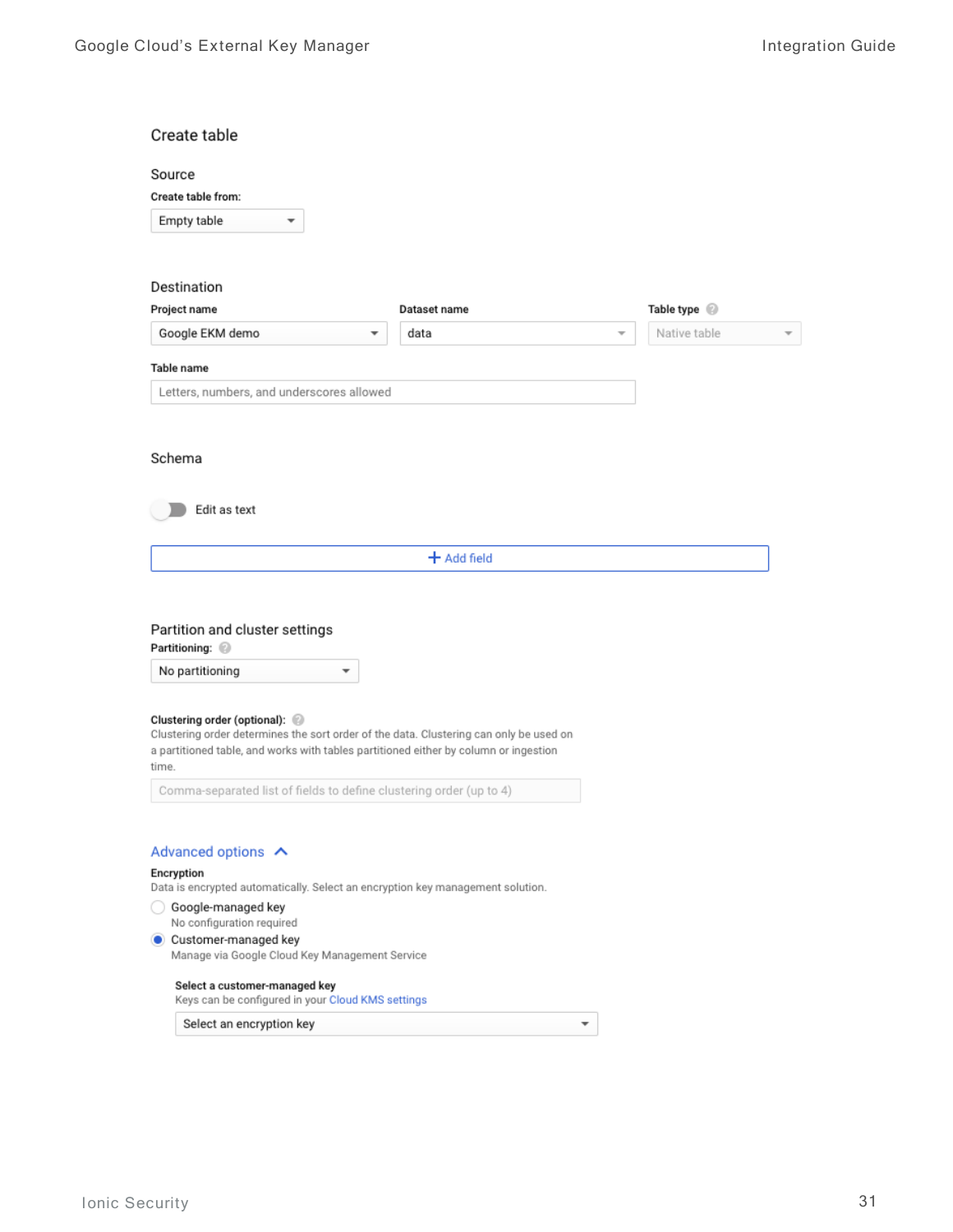7. Set your Resource ID to correlate the Key with this table.



| A cryptographic key is a resource that is used for encrypting and decrypting data or for<br>producing and verifying digital signatures. To perform operations on data with a key, use<br>the Cloud KMS API. Learn more |                 |                     |                               |                           |                 |                                                                                  |
|------------------------------------------------------------------------------------------------------------------------------------------------------------------------------------------------------------------------|-----------------|---------------------|-------------------------------|---------------------------|-----------------|----------------------------------------------------------------------------------|
| Ξ                                                                                                                                                                                                                      | Filter table    |                     |                               |                           |                 | 0                                                                                |
| п                                                                                                                                                                                                                      | Name 个          | Status <sup>@</sup> | Protection level <sup>@</sup> | Purpose <sup>@</sup>      | Next rotation @ |                                                                                  |
| □                                                                                                                                                                                                                      | gcp_enabled_kek | Available in GCP    | External                      | Symmetric encrypt/decrypt | N/A             |                                                                                  |
| No keys selected                                                                                                                                                                                                       |                 |                     |                               |                           |                 | Disable all key versions<br>Destroy all key version material<br>Copy Resource ID |

Warning: Remember to use the Key Resource ID and NOT the KeyRing Resource ID or CryptoKeyVersion.

8. Select Create Table.

This creates an association with this specific table and the individual key with the bq\_enable\_kek key. Now you can create an additional table for your other keys and protect them in the same fashion, individually. Each of these keys have attributes that were created (My\_GCE\_Instance, BQ\_MyFinance\_Data, BQ\_MyHR\_Data) and each of these keys can have related policies and rules to protect them. For more information on creating Machina Policies, please refer to our Policy Training Guide ([https://support.ionic.com/hc/en-us/articles/360033383474-Machina-Console-](https://support.ionic.com/hc/en-us/articles/360033383474-Machina-Console-Policy-Training-Guide-08-22-2019)Policy-Training-Guide-08-22-2019).

You can also see "Creating an attribute-based EKM service user policy" on page 33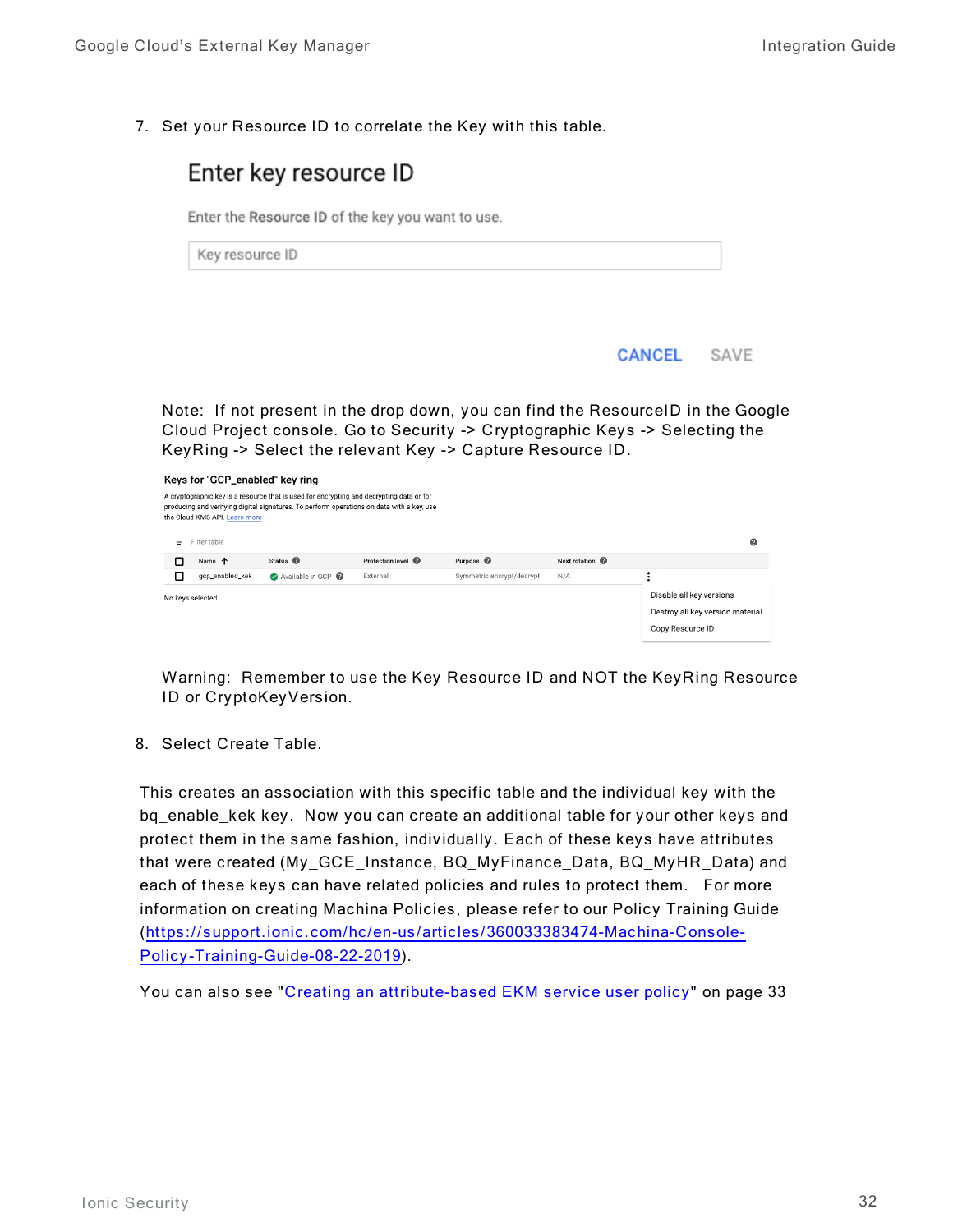# <span id="page-32-0"></span>5: CREATING AN ATTRIBUTE-BASED EKM SERVICE USER POLICY

The application policies in this section will focus on specific attributes to allow/deny access to Google Cloud Project elements within BigQuery and Google Compute Engine. For more information and more complex policies involving User Groups and additional key attributes see Creating a new Data Policy in the Machina [Console](https://support.ionic.com/hc/en-us/articles/360043107993-Creating-a-new-Data-Policy-in-the-Machina-Console) and Creating new Data Markings in the Machina Console.

This policy allows users in the EKM Service Users Group that was created in Section 3 to access specific data in a singular BigQuery table, called "Finance."

- 1. Log into the Machina Console.
- 2. Navigate to the Data Policies section.
- 3. Click + Create Data Policy.
- 4. Enter "allow finance access" as the name. Click +Create.
- 5. Click "Enable Data Policy" and click Enable on the popup.
- 6. Click + Create Rule.
- 7. Click on the Group button and click "Specific groups" in the dropdown list.
- 8. Click in the User field and select "Google Cloud Service User".
- 9. Click Advanced.
- 10. Insert Attribute name 'GCP.
- 11. Select 'Resource' as the attribute category when prompted.
- 12. Select 'equals' from the dropdown.
- 13. Select 'Specific values' from dropdown.
- 14. Insert value 'BQ\_MyFinance\_Data'.
- 15. Click + Create.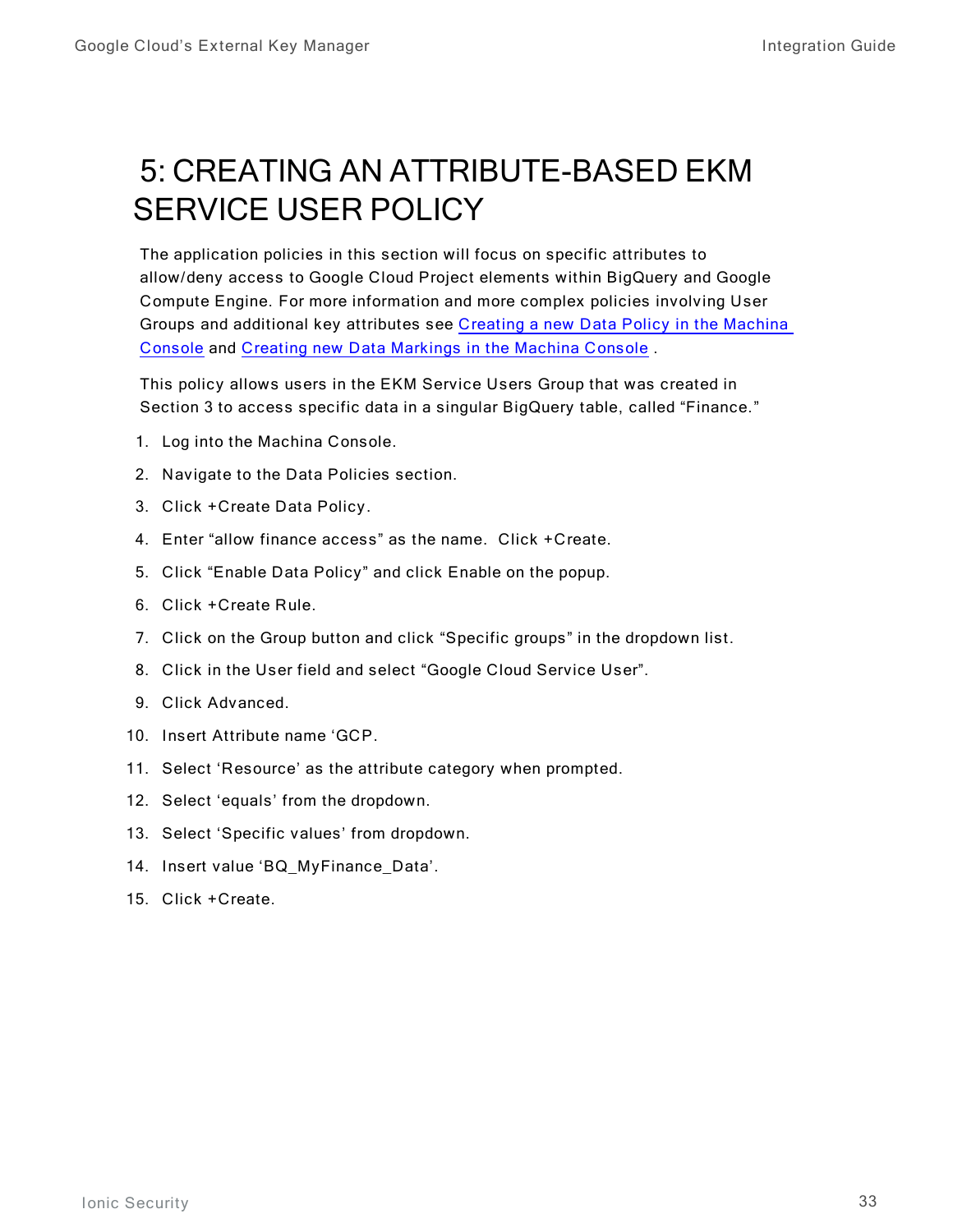| <b>Builder</b><br>Viewer                                                                                                                                                            |  |
|-------------------------------------------------------------------------------------------------------------------------------------------------------------------------------------|--|
| ▦<br><b>POL</b><br>ಧ್ಯ<br>$\ast$<br>О<br>9<br>ি<br>O<br>А<br><b>Specific Date</b><br>Always<br>Device<br>IP Address<br><b>Time Elapsed</b><br>Advanced<br>User<br>Group<br>Location |  |
| access when $ $ all of $\phi$ the following conditions are true:<br>Allow<br>Deny                                                                                                   |  |
| န္လာ<br>Google Cloud Integration Users X<br>$\frac{1}{2}$ in any of $\frac{1}{2}$ the group(s)<br>user is                                                                           |  |
| ೦೦<br>and<br>resource: GCP<br>specific values<br>BQ_MyFinance_Data $\times$<br>$\cdot$<br>$\overline{\phantom{a}}$<br>equals<br>$\overline{\phantom{a}}$                            |  |
| Show attribute descriptions<br>Cancel<br>$+$ Create                                                                                                                                 |  |

You now have an attribute-based policy that, when enabled, allows access only to members of the specified group to the specific BigQuery table that is protected by the specific key with associated attribute of BQ\_MyFinance\_data. You can create similar policy rules around the attributes included in the other Machina Keys created earlier for BQ\_MyHR\_Data, My\_GCE\_Instance or any other attributes you wish to include in the Machina Key.

| <b>Builder</b> | Viewer                                                                   |                                        |                                  |                           |                          |                                     |                                       |  |
|----------------|--------------------------------------------------------------------------|----------------------------------------|----------------------------------|---------------------------|--------------------------|-------------------------------------|---------------------------------------|--|
| Always         | 503<br>쓰<br>User<br>Group                                                | О<br>$\mathbf Q$<br>Device<br>Location | ミ<br><b>IP Address</b>           | 雦<br><b>Specific Date</b> | ⊙<br><b>Time Elapsed</b> | $\mathbf{Q}_k^{\alpha}$<br>Advanced |                                       |  |
| <b>Allow</b>   | access when $ $ all of $\phi$ the following conditions are true:<br>Deny |                                        |                                  |                           |                          |                                     |                                       |  |
| ÷es            | $\frac{1}{2}$ in any of $\frac{1}{2}$ the group(s)<br>user is            |                                        | Google Cloud Integration Users X |                           |                          |                                     |                                       |  |
| OG.<br>and     | resource: GCP<br>Show attribute descriptions                             | $\mathbf{v}$                           | equals                           | $\blacktriangledown$      | specific values          |                                     | BQ_MyHR_Data $\times$<br>$\checkmark$ |  |
| + Create       | Cancel                                                                   |                                        |                                  |                           |                          |                                     |                                       |  |